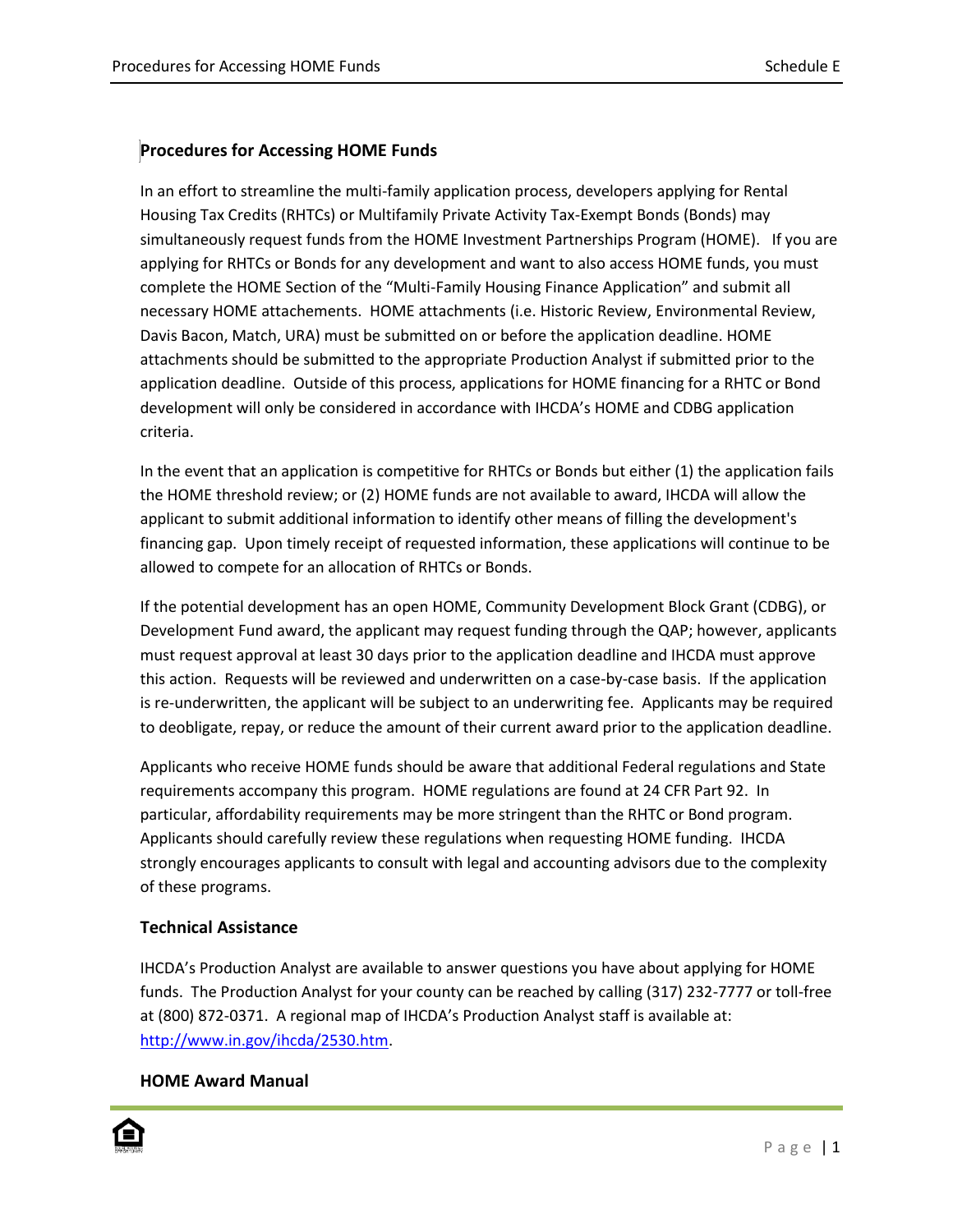The HOME Award Manual outlines the requirements for administering IHCDA's HOME awards. Any applicant that would like a copy of the HOME Award Manual may download a complete copy from IHCDA's website. Each award recipient, subrecipient, and award administrator will receive one copy at the Award Training following the award announcement.

## **HOME Program Eligibility**

- **1.** Eligibility will be determined based on:
	- a. Whether the development demonstrates a need for HOME funds in order to make a greater number of units affordable to lower income households.
	- b. Whether the development meets State and Federal requirements of all programs for which it is applying.
	- c. If the development ranking is sufficient for it to be awarded RHTCs or Bonds pursuant to the RHTC or Bond process.
	- d. The availability of HOME funds.

### **Eligible Applicants**

- **1.** The award of HOME funds will be made as follows:
	- a. State-Certified Community Housing Development Organization (CHDO) HOME funds will be provided in the form of a forgivable loan to state-certified CHDOs that are the 100% general partner or managing member of the LP or LLC. The loan will be forgiven at the end of the affordability period if in compliance with all requirements.
	- b. Not-for-Profit Organizations or Public Housing Authorities HOME funds will be provided in the form of a forgivable loan to not-for-profit organizations or public housing authorities (PHAs) that are the 100% general partner or managing member of the LP or LLC. The loan will be forgiven at the end of the affordability period if in compliance with all requirements.
	- c. Limited Partnerships (LP) or Limited Liability Companies (LLC) For developments where a state-certified CHDO, not-for-profit organization, or PHA is not the 100% general partner or member, HOME funds will be loaned to the ownership entity. If the LP or LLC has not yet been formed, the applicant for HOME funds should be the general partner or member. If a HOME award is made to the development, the LP or LLC must execute the loan documents.

Eligible applicants do not include primarily religious organizations. HOME funds may not be provided to primarily religious organizations, such as churches, for any activity including secular

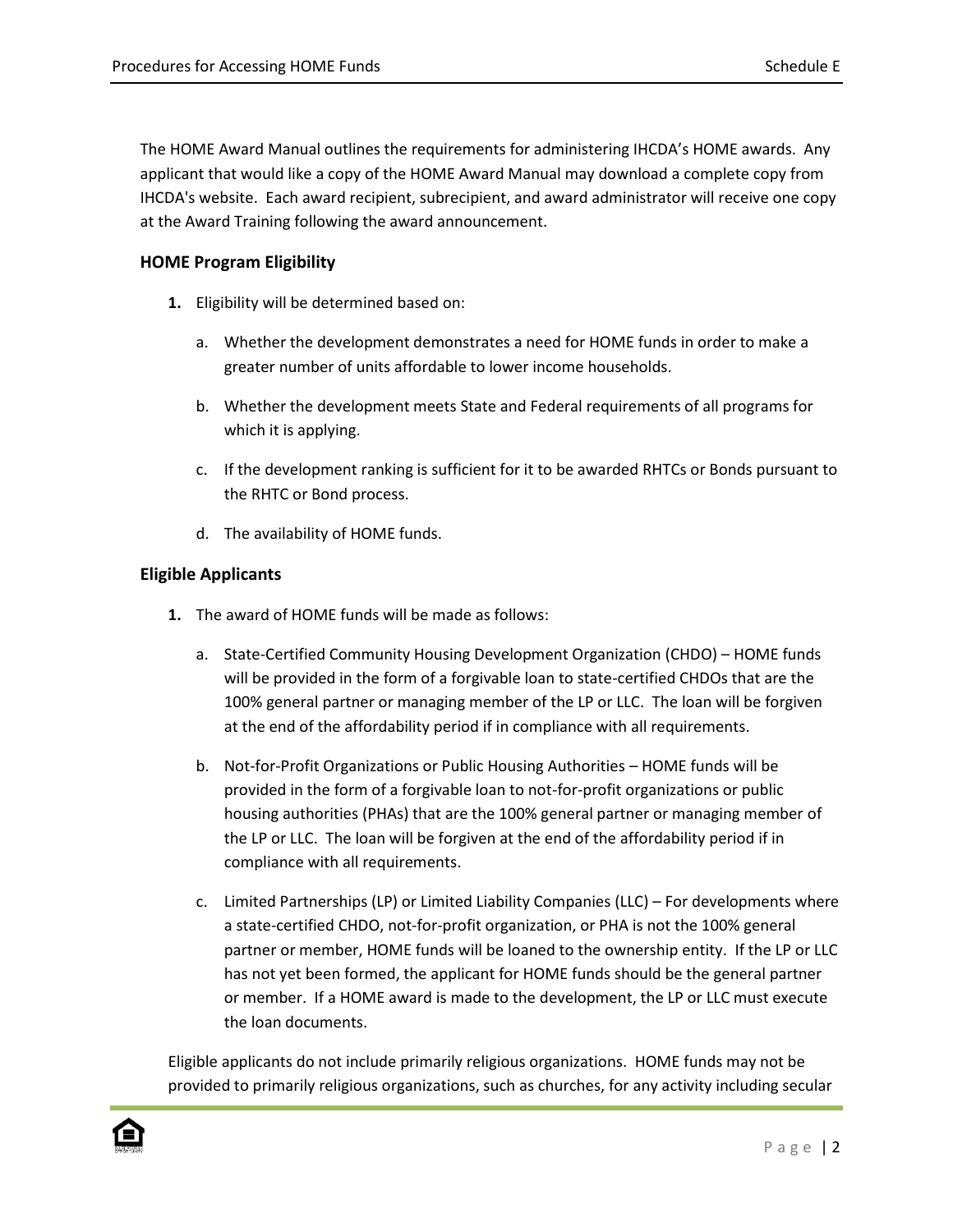activities. In addition, HOME funds may not be used to rehabilitate or construct housing owned by primarily religious organizations or to assist primarily religious organizations in acquiring housing. However, HOME funds may be used by a secular entity to acquire housing from primarily religious organizations, and a primarily religious entity may transfer title to property to a wholly secular entity and the entity may participate in the HOME program in accordance with the requirements of this part. The entity may be an existing or newly established entity (which may be an entity established, but not controlled, by the religious organization). The completed housing activity must be used exclusively by the owner entity for secular purpose and available to all persons, regardless of religion. In particular, there must be no religious or membership criteria for tenants of the property.

## **HOME Award Limitation**

The maximum HOME request is \$400,000.

| <b>HOME-Assisted Units</b> | AMI                 | <b>Maximum Funding</b> |
|----------------------------|---------------------|------------------------|
| 100%                       | $<$ or = 60% $*$    | \$200,000              |
| 75%                        | $\le$ or =50%       | \$300,000              |
| 50%                        | $\epsilon$ or = 40% | \$400,000              |

\* Federal regulations require developments with 5 or more HOME-assisted units to have at least 20 % of the HOME units set-aside for households with incomes at or below 50 % AMI.

## **HOME Award Cap**

Applicants may not exceed \$1,500,000 in HOME and CDBG funding through the HOME or CDBG program and/or the Qualified Allocation Plan within the previous 12-month period from application due date.

## **Maximum HOME Subsidy Limits**

IHCDA has established the following per unit subsidy limitation for HOME-assisted units:

|                     | <b>Subsidy Limit</b>                    |                           |                           |                           |
|---------------------|-----------------------------------------|---------------------------|---------------------------|---------------------------|
| <b>AMI</b><br>Level | 0 Bedroom or<br><b>Efficiency Units</b> | 1 Bedroom<br><b>Units</b> | 2 Bedroom<br><b>Units</b> | 3 Bedroom<br><b>Units</b> |
| 30%                 | \$40,000                                | \$47,250                  | \$50,000                  | \$57,750                  |
| 40%                 | \$38,000                                | \$45,000                  | \$47,500                  | \$55,000                  |
| 50%                 | \$36,100                                | \$42,750                  | \$45,150                  | \$52,250                  |
| 60%                 | \$34,300                                | \$40,600                  | \$42,850                  | \$49,650                  |

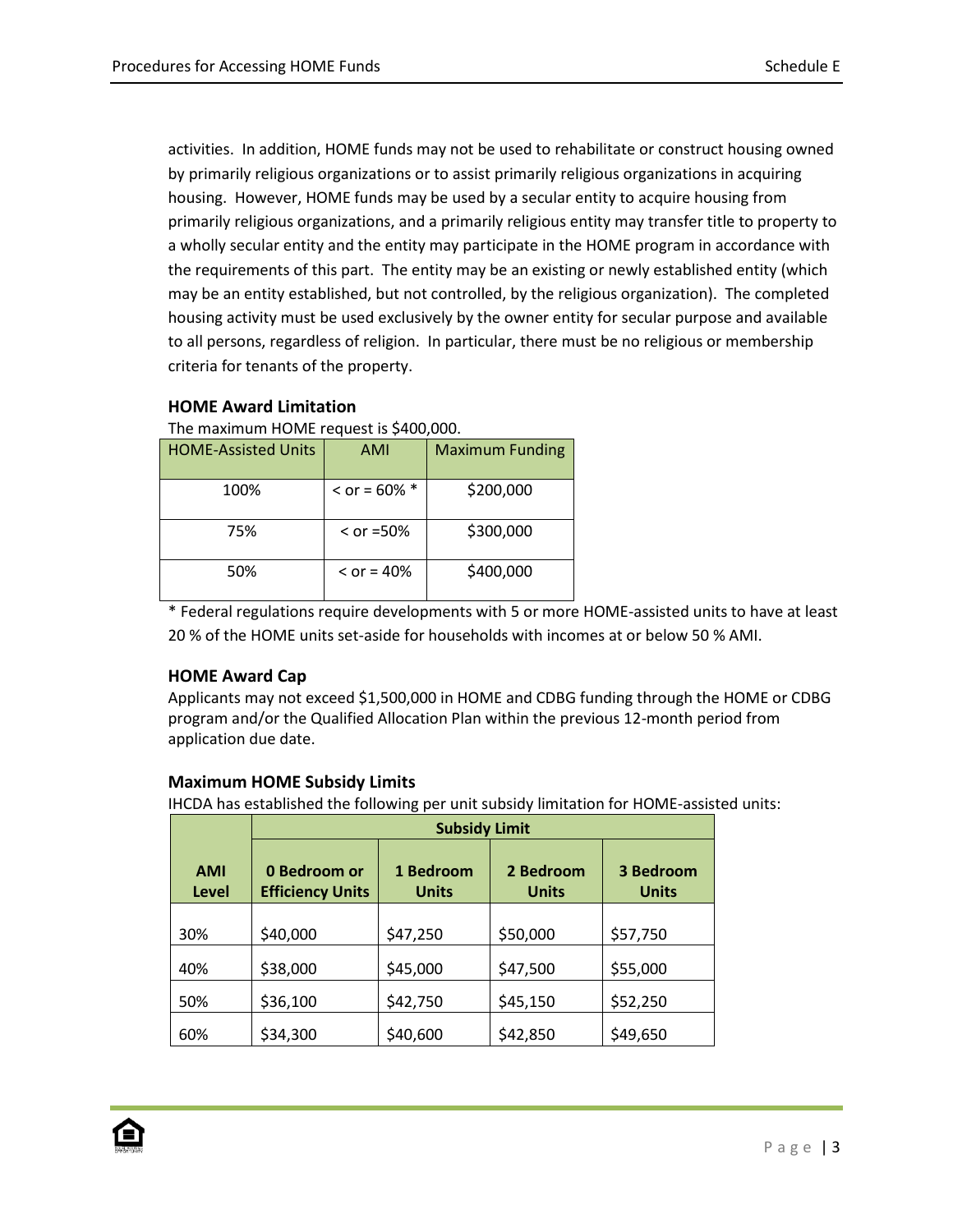#### **Development Location**

Applications for developments located within the following participating jurisdictions are not eligible for IHCDA HOME funds.

| Anderson     | Gary          | St. Joseph County Consortium**  |
|--------------|---------------|---------------------------------|
| Bloomington  | Hammond       | <b>Terre Haute</b>              |
| East Chicago | Indianapolis* | Tippecanoe County Consortium*** |
| Evansville   | Lake County   |                                 |
| Fort Wayne   | Muncie        |                                 |

\*The cities of Beech Grove, Lawrence, Speedway, Southport, and the Town of Cumberland when the housing activity is located in Hancock County will be eligible to receive assistance.

\*\*St. Joseph County Consortium is made up of the cities of South Bend and Mishawaka and the unincorporated areas of the county. These areas would not be eligible to receive funding from IHCDA. Other incorporated areas are eligible to receive assistance.

\*\*\*Tippecanoe County Consortium is made up of the cities of Lafayette and West Lafayette and the unincorporated areas of the county. These areas would not be eligible to receive funding from IHCDA. Other incorporated areas are eligible to receive assistance.

Additionally, HOME may not be used to assist properties located in the 100-year floodplain.

### **Award Term**

The HOME award must be fully expended within a 24-month term. The award generally expires on the last day of the month, 24-months following approval by IHCDA's Board of Directors.

#### **Uses of HOME Funds**

HOME funds may be used for acquisition, construction hard costs or rehabilitation hard costs of HOME-assisted units. HOME funds may also be used to payoff a CHDO Predevelopment loan, CHDO Seed Money loan or Trust Fund Seed Money loan. HOME funds may not be used toward the refinancing of existing permanent debt.

HOME funds may assist rental, transitional or permanent supportive housing. These units can be in the form of traditional apartments or single-room-occupancy units (SROs). SRO housing consists of single room dwelling units that are the primary residence of the occupant(s). If the development consists of conversion of non-residential space or reconstruction, SRO units must contain either kitchen or bathroom facilities (they may contain both). For developments involving acquisition or rehabilitation of an existing residential structure, neither kitchen nor

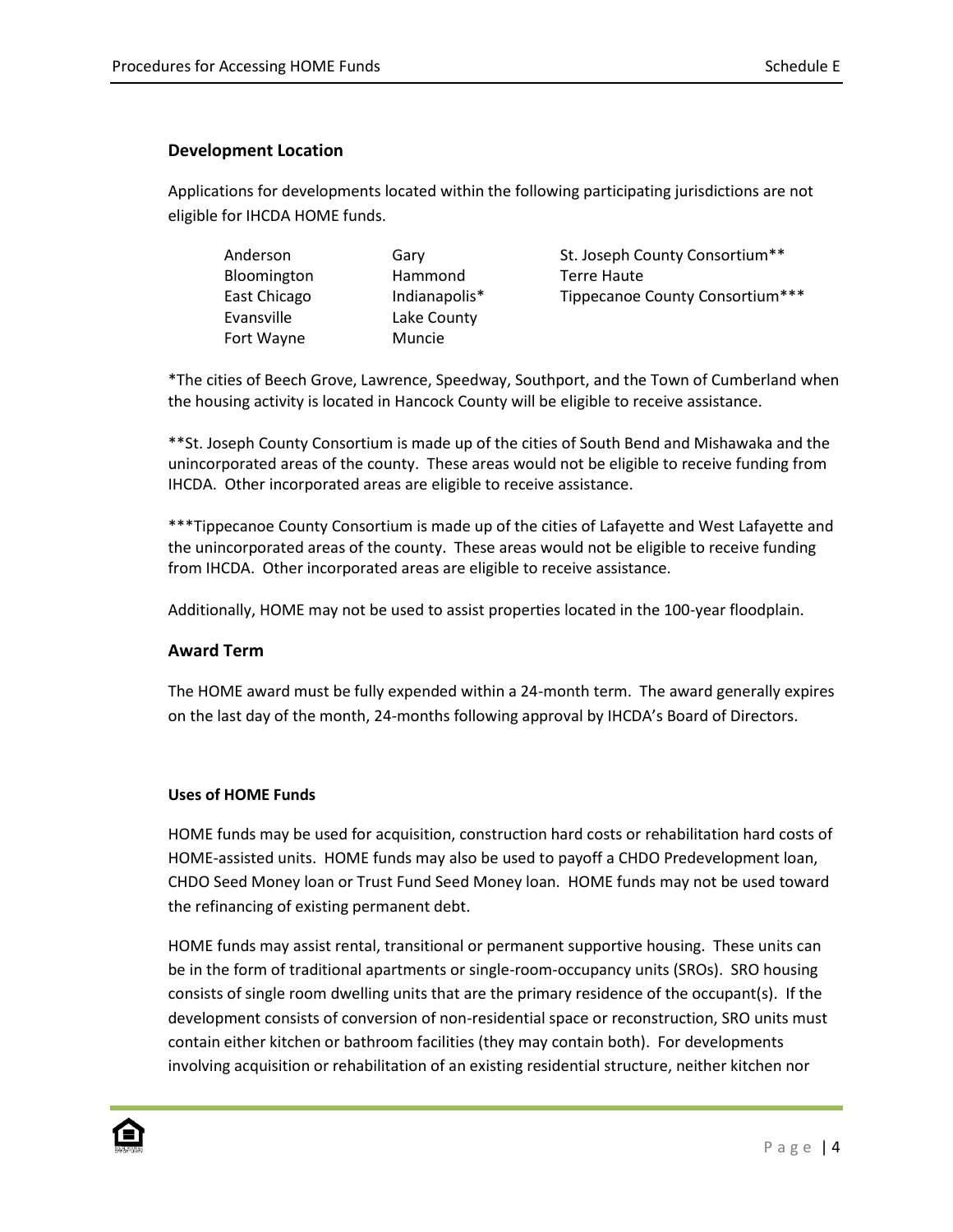bathroom facilities are required to be in the unit. However, if individual units do not contain bathroom facilities, the building must contain bathroom facilities that are shared by tenants.

HOME funds are available for units identified as part of an approved RHTC or Bond leasepurchase program. The purchase must occur after the termination of the HOME affordability period. In such case, the assisted units will be considered rental for purposes of the HOME award. Prior to the HOME affordability period expiration, IHCDA will consider requests to permit tenants to purchase HOME-assisted rental units.

#### **Form of Assistance**

**1.** If the CHDO, not-for-profit, or PHA structures the HOME funds into the development as an amortized or deferred loan, they maybe permitted to retain the repayments of principal and interest for use in other affordable housing developments at IHCDA's discretion. The CHDO, not-for-profit, or PHA may use the repayment stream (both principal and interest): (1) to buy the property at the end of the partnership; (2) to pay the exit fees for other partners in the development at the end of the affordability period; (3) to provide services to the tenants of the particular development; (4) to exert influence over the conditions of sale of the property; or (5) for the organization's other affordable housing activities that benefit lowincome families.

IHCDA will provide HOME funds to the applicant as a loan that will remain in place until the end of the affordability period. The applicant may then loan the HOME award to the LP or LLC. The loan to the IHCDA recipient will have a two-year construction period and then turn into permanent financing at construction completion.

**2.** Alternatively, for developments where a CHDO, not-for-profit organization, or PHA is not the 100% general partner or managing member, IHCDA will provide the HOME funds as an amortized or deferred loan to the LP or LLC. If such an entity has not yet been formed, the applicant for the HOME funds should be the general partner or managing member, but the LP or LLC must execute all award documents. Principal and interest payments on these awards may be either deferred or amortized. The applicant may propose a loan term for up to 17 years (up to 2 years as a construction loan and 15 years as permanent financing). The applicant proposes the interest rate. The applicant must demonstrate in their application that the interest rate proposed is necessary in order to make the HOME-assisted units affordable. The HOME loan must be fully secured.

### **Subordination**

**1.** If the HOME funds are structured to go into the development as an amortized or deferred loan, IHCDA will agree to subordinate in priority to the point at which the HOME loan plus any other financing for the development is at an amount not to exceed 100% of the cost of

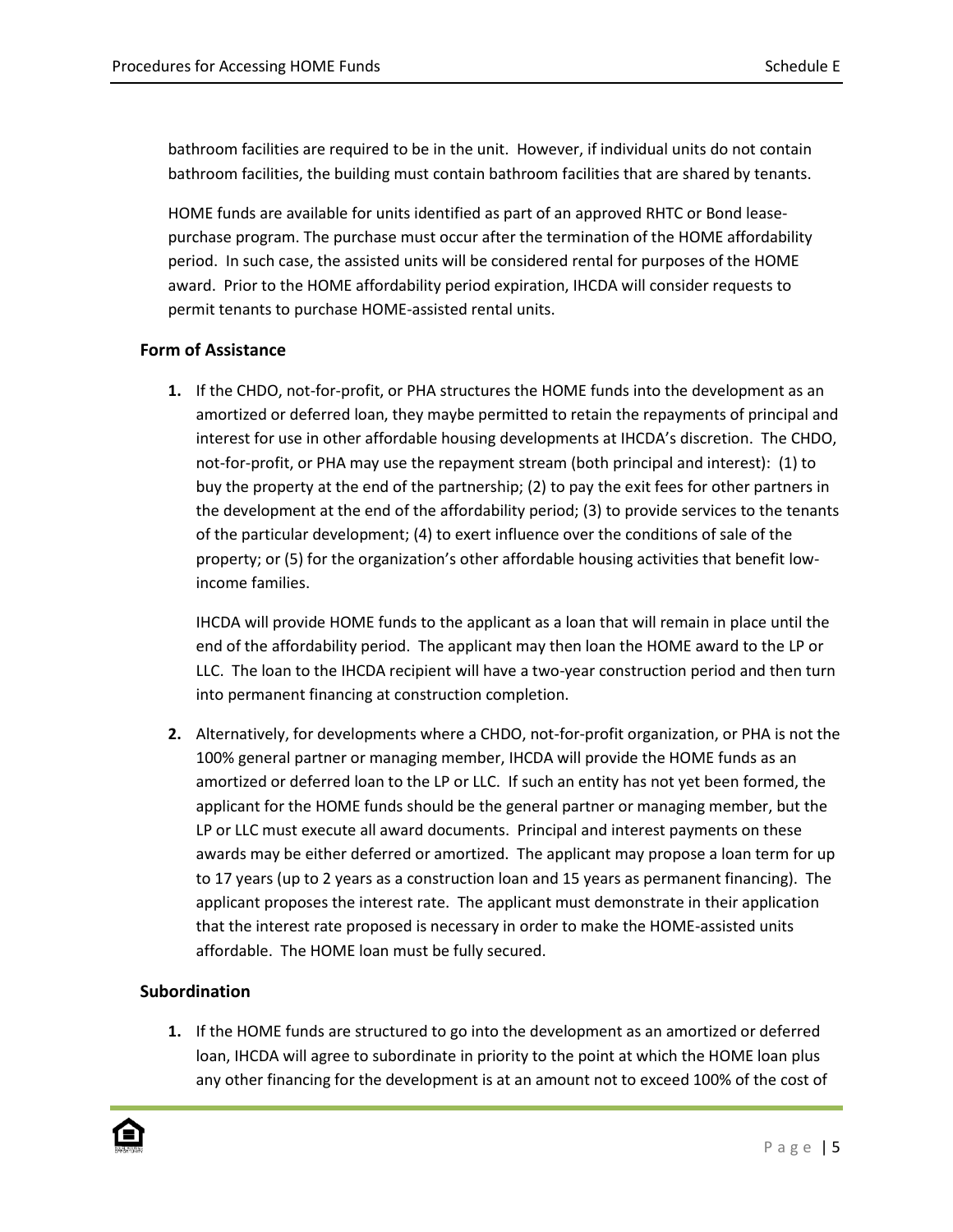construction. Requests for subordination when total debt exceeds one hundred percent (100%) will be entertained on a case-by-case basis.

**2.** Although IHCDA will agree to subordinate the HOME loan in priority, it will do so using the Subordination Agreement located in the Forms section of this QAP.

## **Threshold Criteria**

- 1. On or before the application deadline, the applicant must provide all documentation as instructed in the "Multi-Family Housing Finance Application – HOME." If the Authority requests additional information from the applicant, all documents are due on or before the date provided by IHCDA staff.
- 2. The Development must meet all the requirements of this Schedule and 24 CFR Part 92 and provide all documentation. If the Authority requests additional information from the applicant, all documents are due on or before the date provided by IHCDA staff.
- 3. If the applicant has previously been involved with funds under any IHCDA program, the applicant and any related party must not be out of compliance and/or on any IHCDA suspension list as of the application due date. In addition, the applicant or any related party will not be recommended for funding if placed on the suspension list or becomes out of compliance at any point during the review period prior to IHCDA's Board award date.

IHCDA reserves the right to disqualify from funding any application where the applicant or a related party has a history of disregarding the policies, procedures, or staff directives associated with administering any IHCDA program or programs of other State, Federal, or affordable housing entities, such as, but not limited to the Indiana Office of Rural Affairs, U.S. Department of Housing and Urban Development (HUD), U.S. Department of Agriculture - Rural Development, or Federal Home Loan Bank.

## **Occupancy Restrictions/HOME Rent Limitation**

One hundred percent (100%) of the HOME-assisted units must be occupied by households whose incomes are at or below 60% of the area median income, adjusted for household size, with rental rates (including tenant-paid utilities) that do not exceed the 60% AMI Rent Limit as published annually by IHCDA's Real Estate Department. Additionally, Federal regulations require developments with 5 or more HOME-assisted units to have at least 20% of the units setaside for households with incomes at or below 50% AMI. When Developments are combined with HOME & Tax Credits, the HOME Assisisted units will be considered rent restricted consistent at the AMI Rent Limit elected by the applicant. HOME and Tax Credit units will be income restricted only at the 60% area median income level.

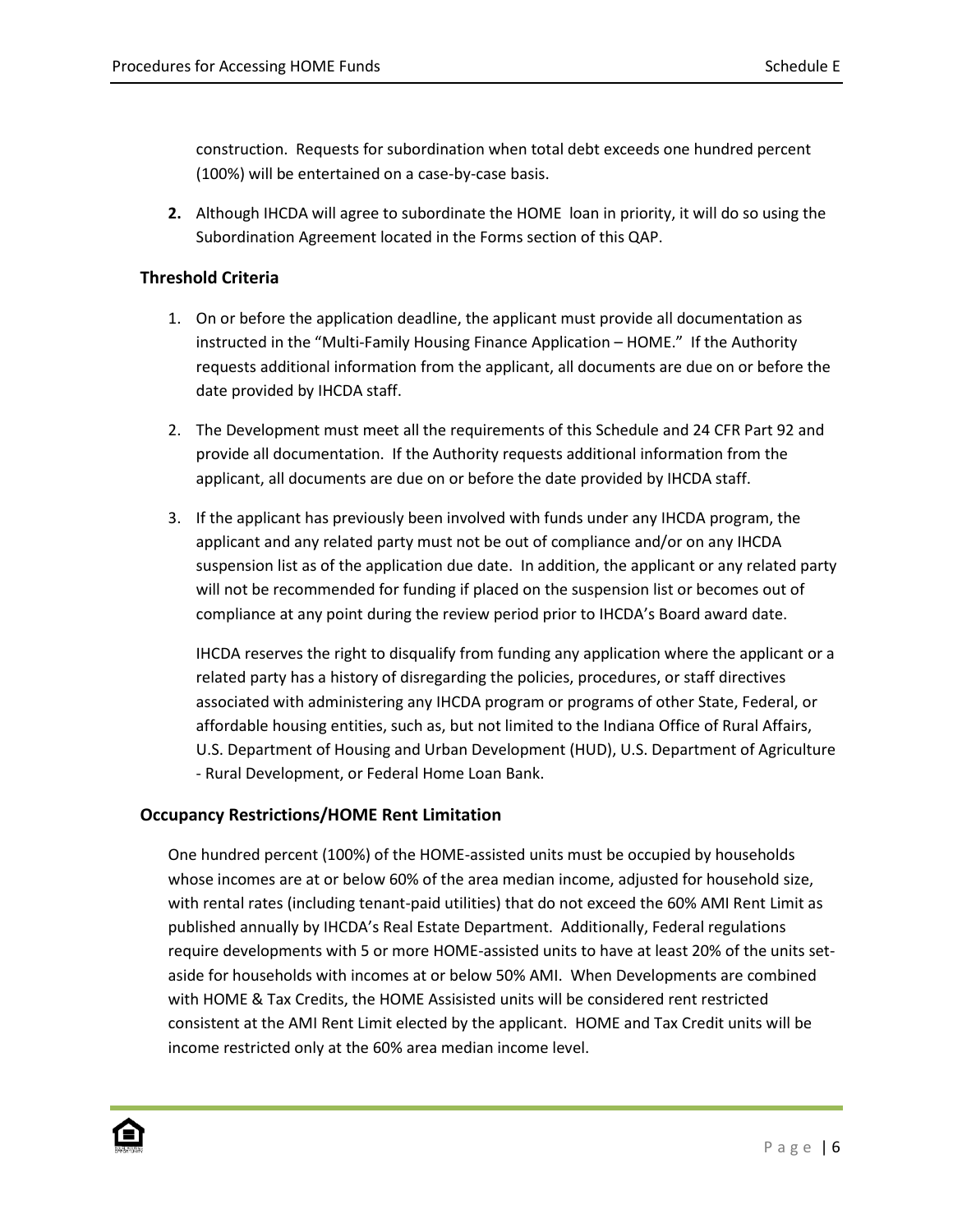If an SRO unit does not have kitchen or bathroom facilities, or has either of these but not both, the maximum SRO rent will be the lesser of 75% of the Fair Market Rent or 100% of the applicable rent limit for an efficiency. For an SRO unit with both kitchen and bathroom facilities, the maximum SRO rent will be 100% of the applicable rent limit for an efficiency.

Rent limits do not include food or the costs of supportive services but do include the cost of any tenant-paid utilities. You must subtract from the published rent limit an approved utility allowance for all utilities for which the tenant will be responsible.

If the applicant proposes to receive all or a portion of the rent payment via a tenant based rental subsidy, the total tenant rent cannot exceed the published rent limits for the applicable income level. For example, a tenant residing in a unit set-aside for households at or below 60% of the area median income has a voucher that pays \$100 of his/her rent, and the published utility allowance for tenant paid utilities for the unit is \$50. If the published 60% Rent Limit is \$300, the tenant paid portion of rent cannot exceed \$150 (\$300 Rent Limit - \$100 Section 8 Voucher - \$50 Utility Allowance = \$150 Maximum Tenant Paid Portion).

If a development receives federal or state project-based rental subsidy and tenants at or below 50% AMI pay no more than 30 percent of his/her adjusted income for rent, the maximum rent may be the rent allowable under the project-based subsidy program. 24CFR Part 92.252 (b)(2).

All tenants who occupy HOME-assisted units must be income recertified on an annual basis. Section 8 definition of household income applies.

## **Tenant and Participant Protections**

All leases between a tenant and an owner of HOME-assisted units must be for not less than one year, unless by mutual agreement between the tenant and the owner. In addition, 24 CFR 92.253 sets forth certain provisions that must be included in any rental agreement and other provisions that are prohibited.

## **Minimum Periods of Affordability**

The HOME-assisted units must meet affordability requirements for not less than the applicable period specified in the following table, beginning at development completion. The affordability requirements apply without regard to the term of any loan or mortgage or the transfer of ownership. The affordability requirements must be imposed by deed restrictions or covenants running with the land. Please note that the HOME affordability period may differ from that of the RHTC or Bond program.

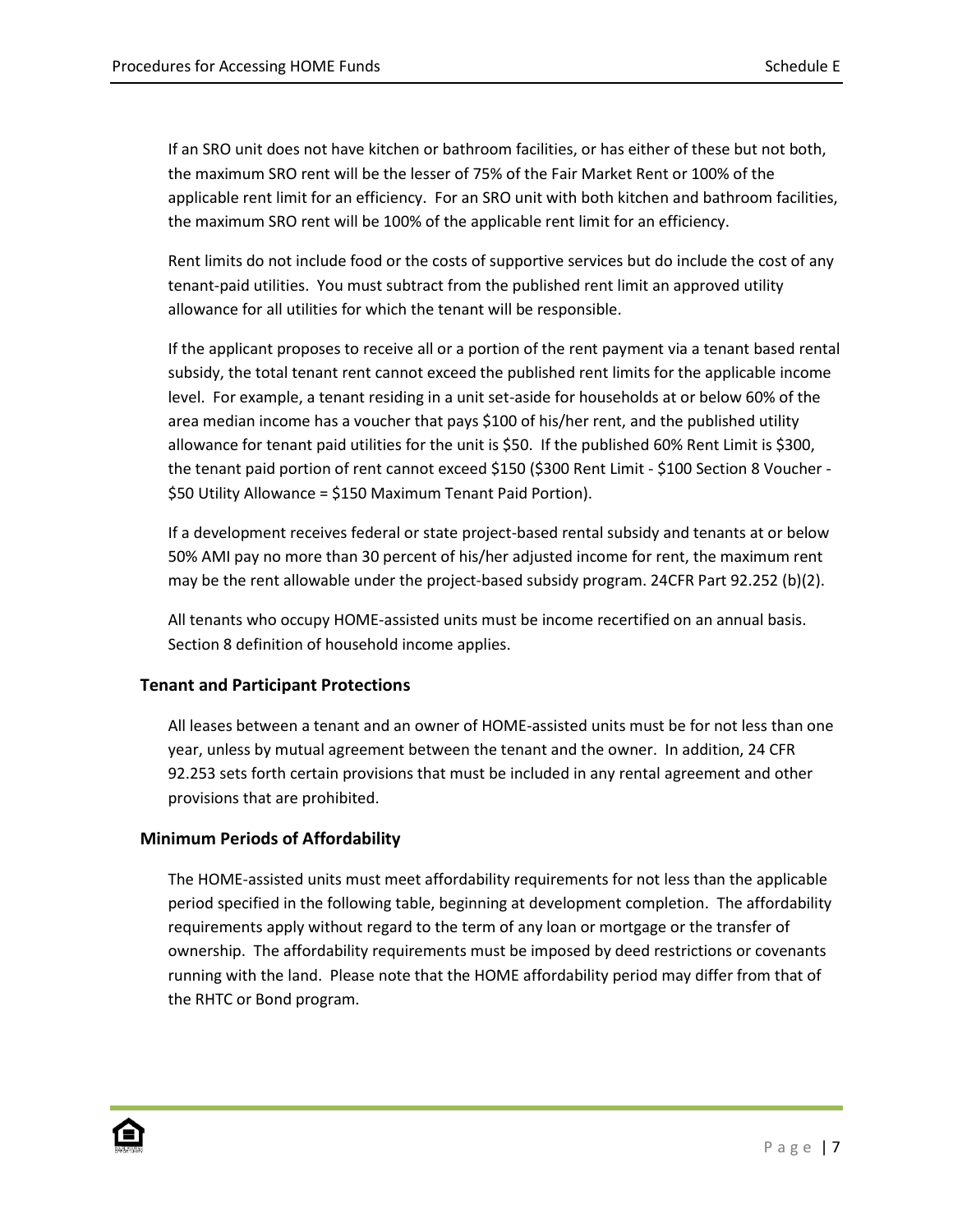| <b>Rental Housing Activity</b>                                                                                          | <b>Minimum Period of</b><br><b>Affordability</b> |
|-------------------------------------------------------------------------------------------------------------------------|--------------------------------------------------|
| Rehabilitation or acquisition of existing housing - Less than or<br>equal to \$40,000 HOME funds per HOME-assisted unit | 10 years                                         |
| Rehabilitation or acquisition of existing housing - Greater than<br>\$40,000 HOME funds per HOME-assisted unit          | 15 years                                         |
| New construction or acquisition of newly constructed housing                                                            | 20 years                                         |

IHCDA may use purchase options, rights of first refusal, or other preemptive rights to purchase the housing before foreclosure or deed in lieu of foreclosure to preserve affordability. Affordability requirements will be met if the new owner agrees to enter a written agreement subjecting the development to the HOME affordability requirements for the remainder of the affordability period.

The affordability restrictions shall be revived according to the original terms if, during the original affordability period, the owner of record before the foreclosure, or deed in lieu of foreclosure, or any entity that includes the former owner or those with whom the former owner has or had family or business ties, obtains an ownership interest in the development or property.

## **Property Standards**

- 1. The completed development must meet the more stringent of the local rehabilitation standards or the Indiana State Building Code.
- 2. The development must meet the accessibility requirements at 24 CFR Part 8, which implements Section 504 of the Rehabilitation Act of 1973.
- 3. Covered multi-family units, as defined at 24 CFR 100.201, must meet the design and construction requirements at 24 CFR 100.205, which implements the Federal Fair Housing Act Amendments of 1988.
- 4. Newly constructed units must meet additional energy efficiency standards for new construction as described in 24 CFR 92.251. Newly constructed housing must meet the edition of the Indiana Energy Conservation Code published by the International Code Council that was in place at the time of application.

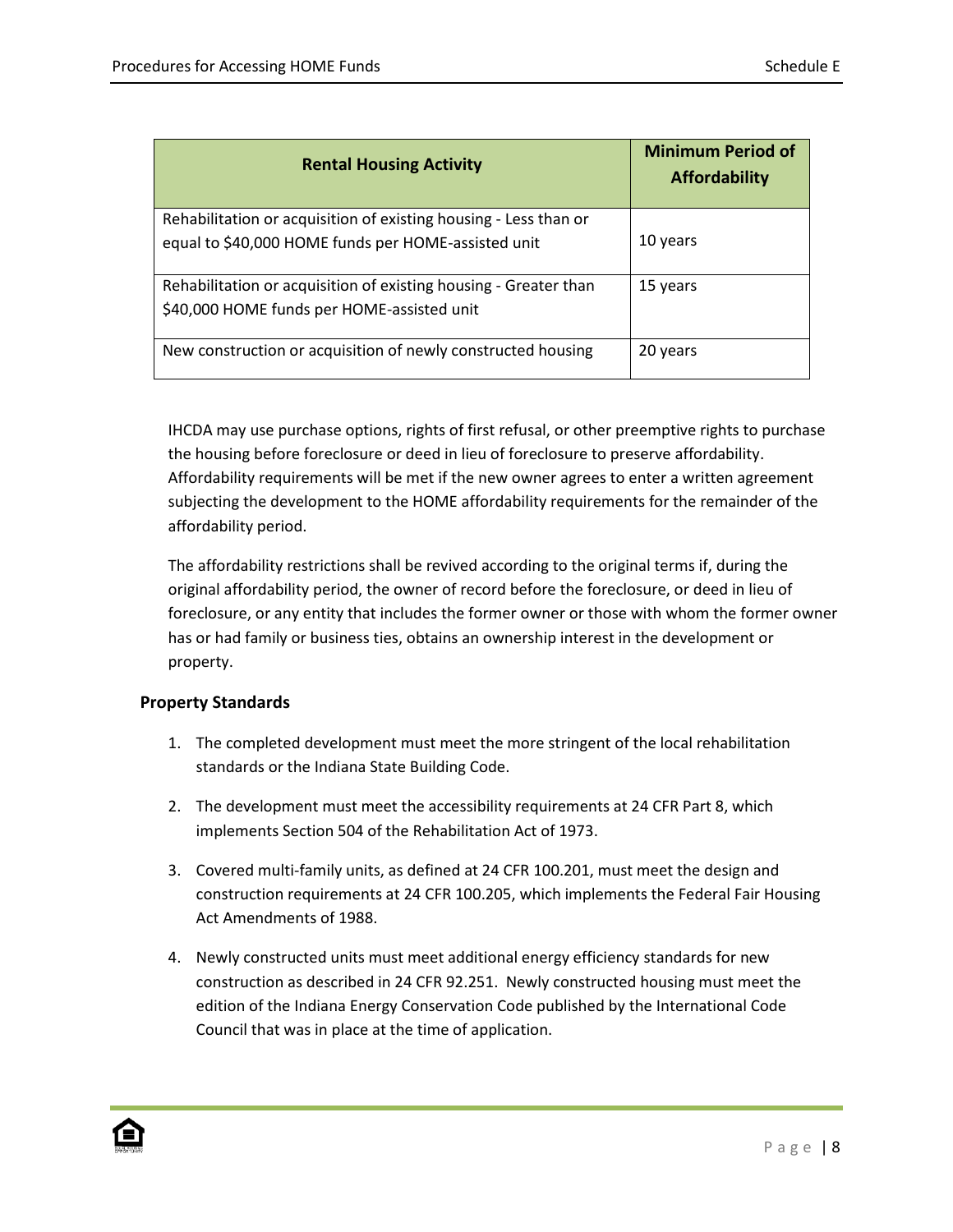#### **Allocating Costs in Mixed-Income Developments**

HOME funds may only pay actual costs related to HOME-assisted units. If the units in a development are comparable (in terms of size, features and number of bedrooms), then the actual costs can be determined by pro-rating total development costs. HOME funds could pay the pro-rated share of the HOME-assisted units. When units are not comparable, the applicant must allocate the HOME costs on a unit-by-unit basis, charging only actual costs to the HOME program. Because units in rental developments with-the "floating" HOME designation must be comparable, an applicant should always pro-rate costs in these developments. When units are generally comparable but vary slightly in size or amenities, a combination of the two approaches may be used.

**Unit Size** - Comparability in size is defined by the bedroom count and square footage of individual units. Not all units with the same number of bedrooms are comparable in size. If there is a substantial difference in the square footage of two units with the same number of bedrooms, the units are not considered comparable.

**Amenities** - Comparability in amenities means similar fixtures, appliances and other features. In many mixed-income developments, to receive varying rents, the quality and types of amenities may vary among units. For instance, a development might charge a higher rent for a unit with wall-to-wall carpeting, garbage disposal, dishwasher, and finer fixtures than for a unit without these amenities. This type of development does not typically have comparability of units, unless there is an equal distribution of assisted and non-assisted units that have these amenities.

**Common Costs** - Common costs are costs incurred for acquisition of improved or unimproved real property that benefits all residents of units in a development, rehabilitation or construction of shared systems (heating, plumbing, roofing) or shared facilities (community rooms, laundry facilities located in residential buildings); and on-site improvements. Costs associated with a development's on-site management office or the apartment of a resident manager may be counted as common costs. The manner in which the costs for common elements of a development may be charged is dictated by the method chosen for allocating costs.

For further guidance regarding allocating costs in mixed income developments, refer to HUD CPD Notice 98-02.

#### **HOME Match Requirements**

The HOME program requires a twenty-five percent (25%) match. Match is a requirement established by Federal regulation rather than State policy. Applicants are strongly encouraged

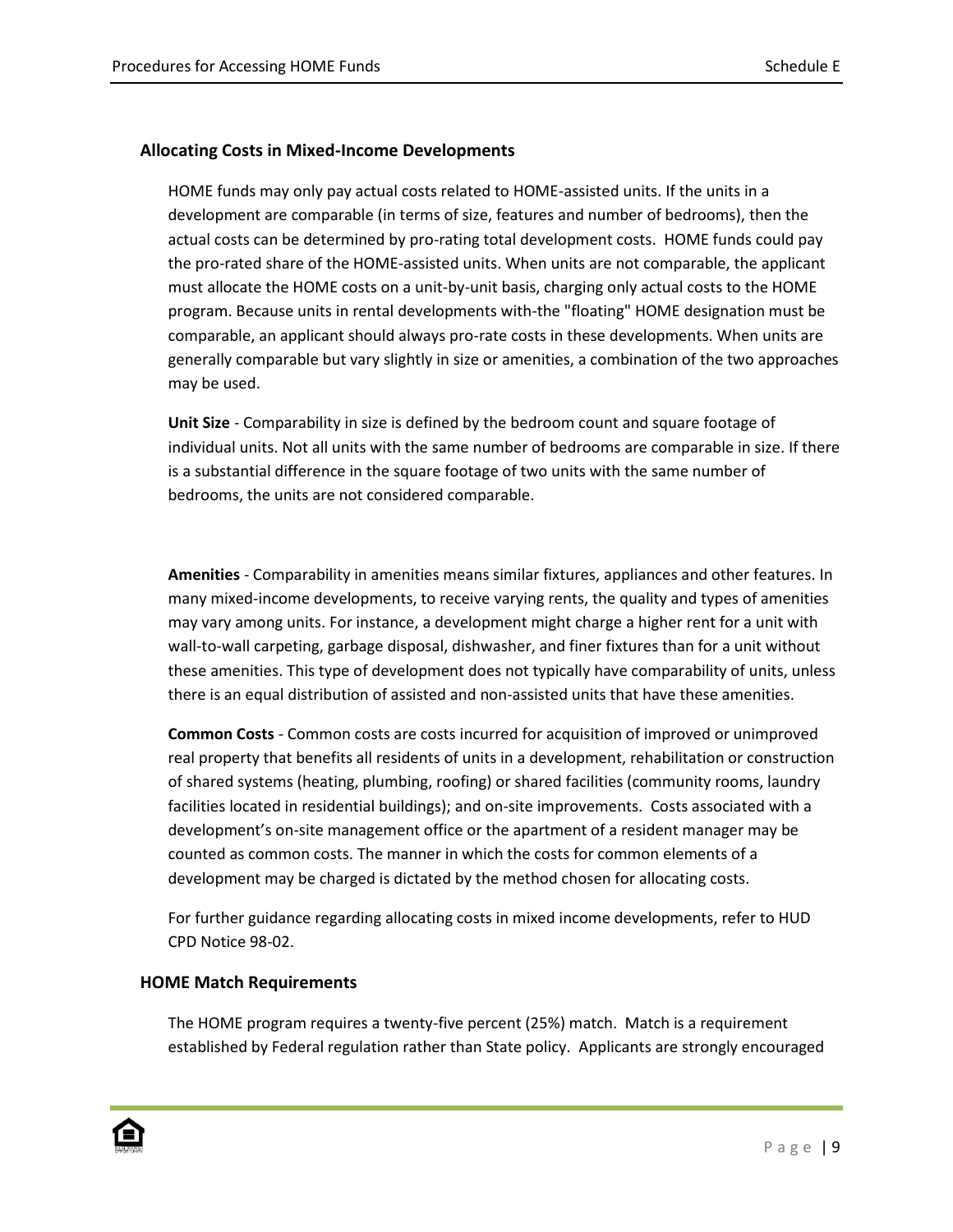to read 24 CFR 92.220 and HUD CPD Notice 97-03 for detailed regulatory information regarding HOME-eligible match before applying for HOME funds.

| <b>Form of Match</b>                                          | <b>HOME-</b><br><b>Assisted</b><br><b>Housing</b> | <b>HOME</b><br>Match-<br><b>Eligible</b><br><b>Housing</b> |
|---------------------------------------------------------------|---------------------------------------------------|------------------------------------------------------------|
| Cash                                                          | X                                                 | X                                                          |
| Foregone Taxes, Fees and Other Charges                        | X                                                 |                                                            |
| Donated Land or Other Real Property                           | X                                                 | X                                                          |
| On-site and Off-site Infrastructure                           | X                                                 |                                                            |
| Proceeds from Affordable Housing Bonds                        | X                                                 | X                                                          |
| Donated Site Preparation and Construction Equipment           | X                                                 | X                                                          |
| Donated or Voluntary Labor and Professional Services          | X                                                 | X                                                          |
| Sweat Equity                                                  | X                                                 | X                                                          |
| <b>Supportive Services</b>                                    | X                                                 |                                                            |
| Homebuyer Counseling Services                                 | X                                                 |                                                            |
| Donated Use of Site Preparation and Construction<br>Equipment | x                                                 | Χ                                                          |

**Eligibility of Contributions to HOME-Assisted and HOME Match-Eligible Housing**

## **HOME-Eligible Match**

- 1. The types of match for HOME-assisted units include, but are not limited to:
	- a. Cash contributions permanently dedicated to the HOME program from non-federal funds and not donated by the applicant or the designated property owner.
	- b. Program incomes from a federal grant earned after the end of the award period if no federal requirements govern its disposition; i.e., program income generated from the Rental Rehab Program.

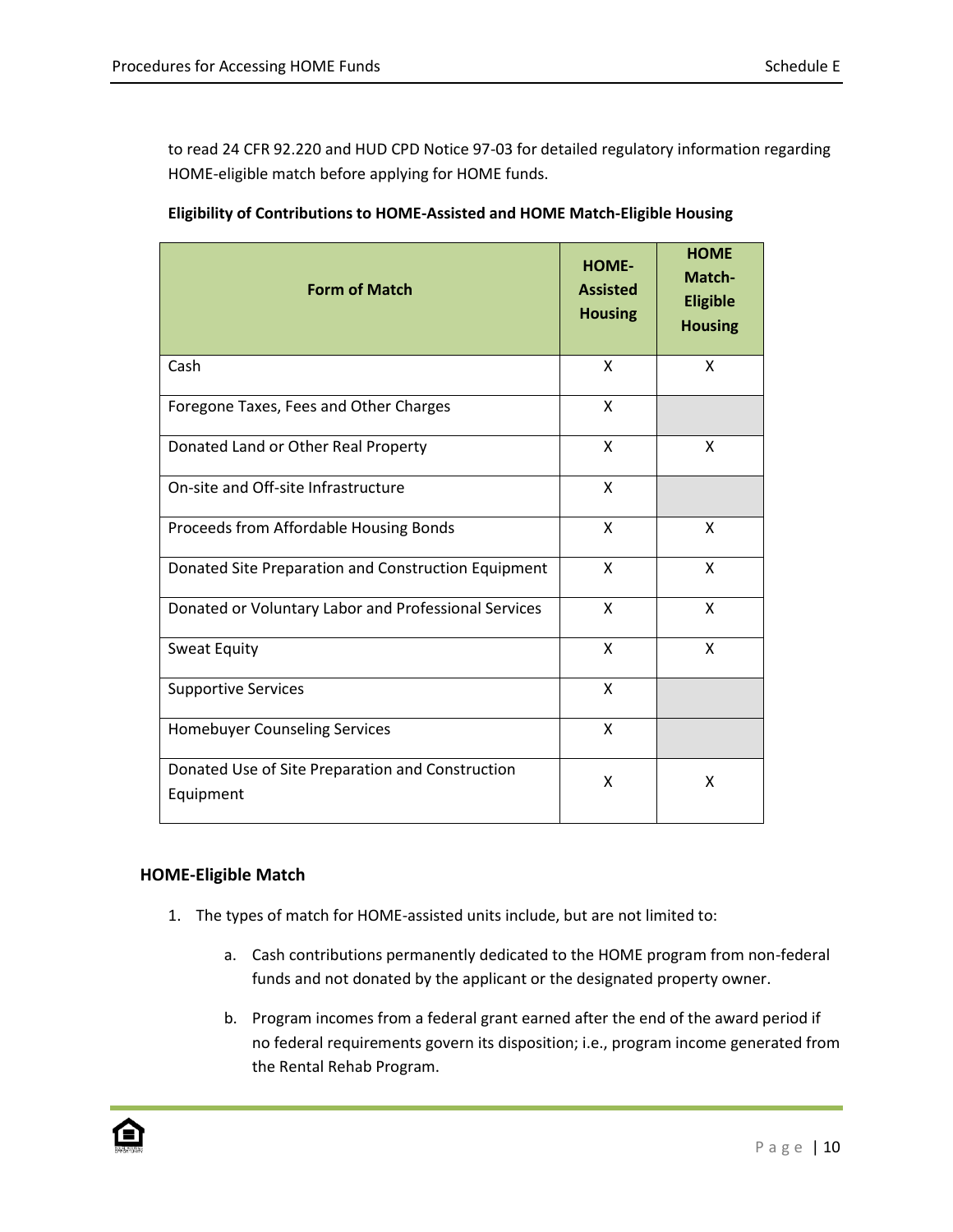- c. Grant equivalent of the present discounted value of the yield foregone in a belowinterest rate loan. (Please note: Match from Federal Home Loan Bank (FHLB) Affordable Housing Program (AHP) funds that are loaned to the RHTC or Bond development will be calculated as the grant equivalent of the present discounted value of the yield foregone in a below-interest rate loan.)
- d. The present discounted, cash value, based on customary and reasonable means for establishing value, of foregone State or local taxes, fees, or other charges that are normally and customarily imposed or charged.
- e. The appraised value of donated land or buildings, except those already owned by the applicant or a principal in the development, less any debt that remains as a lien against the property. Property may also be eligible as a partial donation if it is offered to the applicant at below market value and if the offeror submits a written declaration that the difference between market value and the sale price is intended as a contribution to affordable housing.
- f. The cost, not paid with federal resources, of on-site or off-site infrastructure improvements that are directly required for the HOME-assisted development. The infrastructure must have been completed no earlier than 12 months before HOME funds are committed to the development.
- g. Donated site-preparation or construction materials, not acquired with federal funds, or the reasonable rental value of the donated use of site preparation or construction equipment.
- h. Volunteer skilled or unskilled labor and donated professional services. Unskilled labor is currently calculated at the rate of \$10 per hour.
- i. The direct cost of supportive services provided to families residing in HOME-assisted units during the affordability period. The supportive services must be necessary to facilitate independent living or be required as part of a self-sufficiency program.
- j. Contributions to non-HOME-assisted but HOME-eligible developments, if certain federal requirements are met (income eligibility of occupants, property standards, rent limits, project occupancy requirements, affordability period, and tenant protections).
- k. Neighborhood Assistance Program (NAP) Tax Credits.
- l. Build Indiana Fund grants.

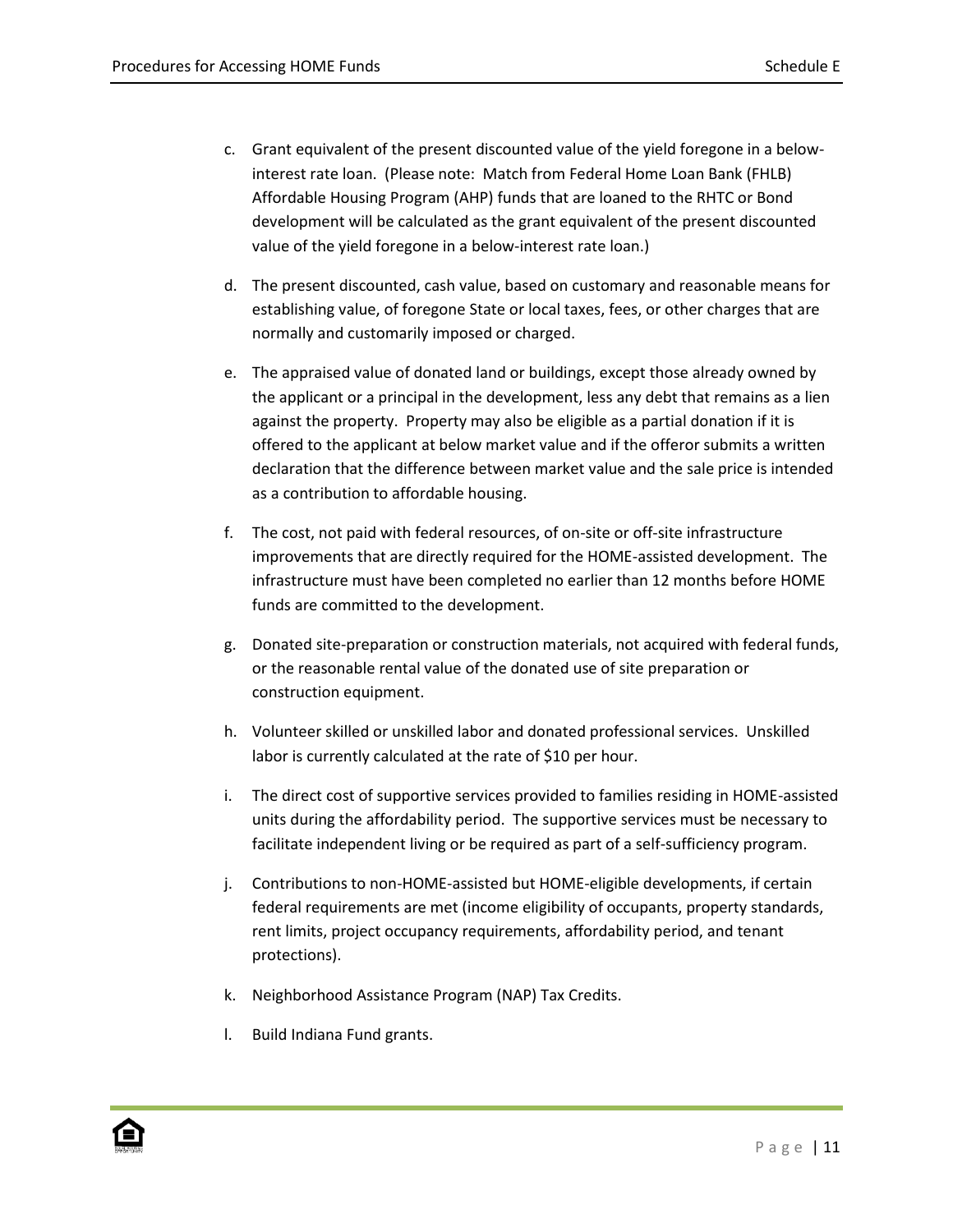## **Ineligible Forms of Match**

- 1. Contributions made from federal resources, including Community Development Block Grant and Community Services Block Grant funds.
- 2. The interest rate subsidy attributable to federal tax-exemption on financing or the value attributable to RHTCs or Bonds.
- 3. Owner equity or investment in a development.
- 4. Cash or other forms of contributions from applicants or recipients of HOME assistance or contracts, or investors who own, are working on, or propose to apply for assistance for a HOME-assisted development.
- 5. Funds used for award administration or environmental review expenses.

## **Contributions to HOME Match-Eligible Housing**

Contributions to housing that is not assisted with HOME funds, but which would otherwise qualify as affordable under the HOME Program, may be counted as match. The table below summarizes the HOME match-eligible housing requirements.

| Rental Housing   Income determinations | 24 CFR 92.203             |
|----------------------------------------|---------------------------|
|                                        | <u>a diaman a a amin'</u> |

**HOME Program Requirements Applicable to Affordable Housing Counted as Match**

| Rental Housing | income determinations              | 24 CFR 92.203          |
|----------------|------------------------------------|------------------------|
|                | <b>Property standards</b>          | 24 CFR 92.251          |
|                | <b>HOME</b> rents                  | 24 CFR 92.252          |
|                | Development occupancy requirements | 24 CFR 92.252          |
|                | Periods of affordability           | 24 CFR 92.252(e)       |
|                | <b>Tenant protections</b>          | 24 CFR 92.253(a) & (b) |
|                |                                    |                        |

Contributions to nonaffordable units or to commercial space in HOME-match eligible developments are not eligible match. 24 CFR 92.219(b) lists the HOME requirements that the housing or rental assistance must meet if contributions are to be eligible match.

IHCDA will execute a written agreement with the owner of the housing that enumerates and imposes the applicable requirements. IHCDA has established procedures to monitor these HOME match-eligible developments to ensure continued compliance with the requirements throughout the period of affordability.

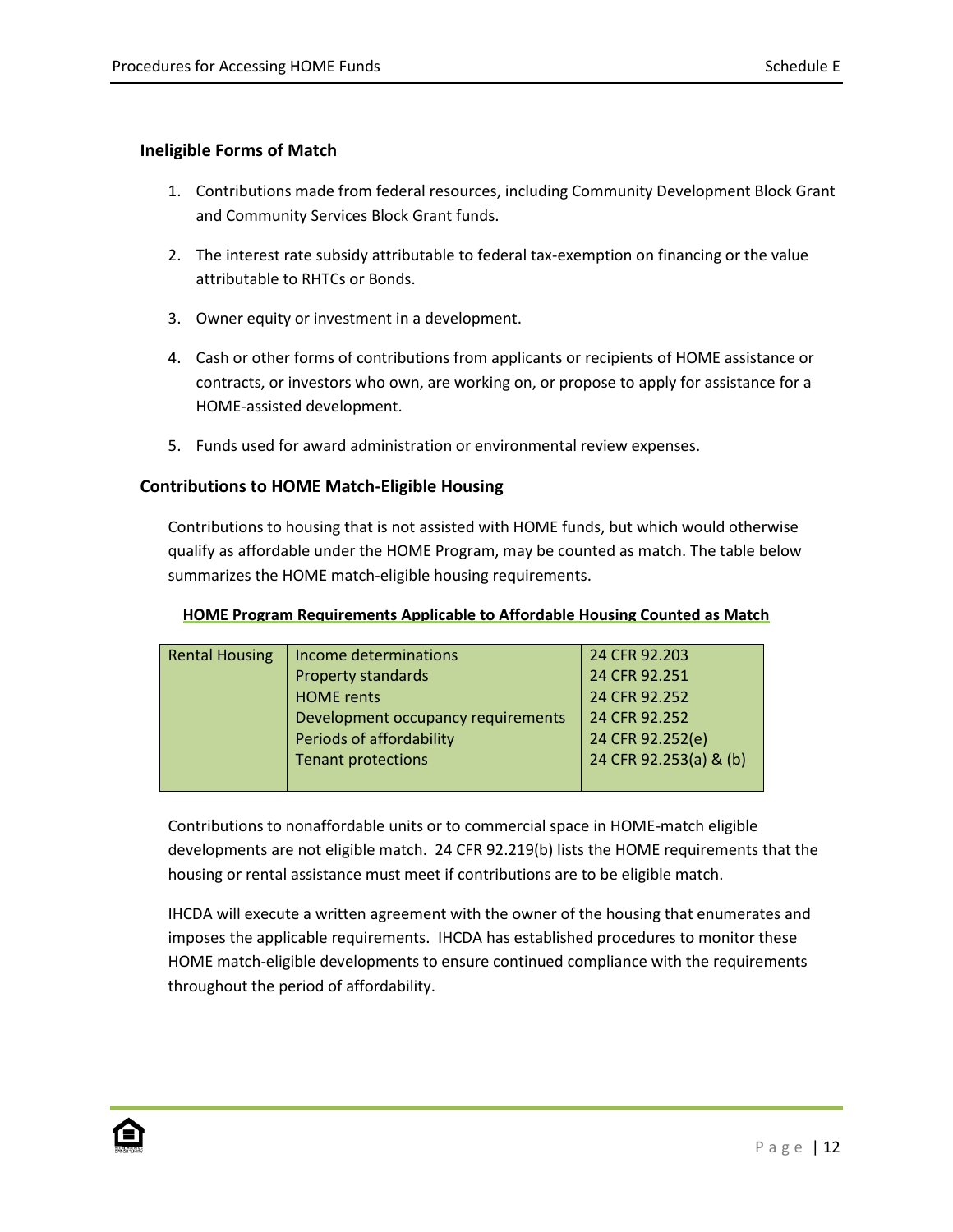# **Examples of Match Contributions in Partially HOME-Assisted and Mixed-Use Developments**

- 1. A building consists of 100 units. Sixty of the units will be HOME-assisted. Because more than 50% of the units in the development will be HOME-assisted, the applicant can count its contribution to the 40 non-assisted units as match. The contribution to these 40 nonassisted units can be counted as match regardless of whether the units qualify as affordable.
- 2. A building consists of 100 units. Forty of the units will be HOME-assisted. Because less than 50% of the units in the development are HOME-assisted, the applicant cannot count contributions to the non-assisted units as match.
- 3. A building consists of 100 units. Forty of the units will be HOME- assisted. Twenty-five of the non-HOME units will be assisted under a non-Federal housing program and will qualify as affordable housing for purposes of the HOME Program (HOME match-eligible). The remaining 15 units will not qualify as affordable housing. Although less than 50% of the units in the development are HOME-assisted, the applicant can count HOME eligible contributions to the 25 non-HOME units that will qualify as affordable as match.
- 4. The floor space of a mixed-use building is 60% residential and 40% commercial. The residential portion of the building consists of 10 units that will all be assisted with HOME funds. Because at least 51% of the floor space is residential, HOME eligible contributions to the commercial portion of the building can be counted as match.
- 5. The floor space of a mixed-use building is 60% residential and 40% commercial. The residential portion of the building consists of 10 units. Six of the units will be assisted with HOME funds. The remaining 4 units will not meet the HOME affordability requirements. Because at least 51% of the floor space is residential, the applicant's contribution to the commercial portion of the building can be counted as match. In addition, because more than 50% of the residential units will be HOME-assisted, HOME eligible contributions to the non-affordable units can be counted as match.
- 6. The floor space of a mixed-use building is 60% residential and 40% commercial. The residential portion of the building consists of 10 units. Three of the units will be assisted with HOME funds. The remaining 7 units will not meet the HOME affordability requirements. Although more than 51% of the floor space is residential, contributions to the commercial portion of the building cannot be counted as match because less than 50% of the residential units will be HOME-assisted.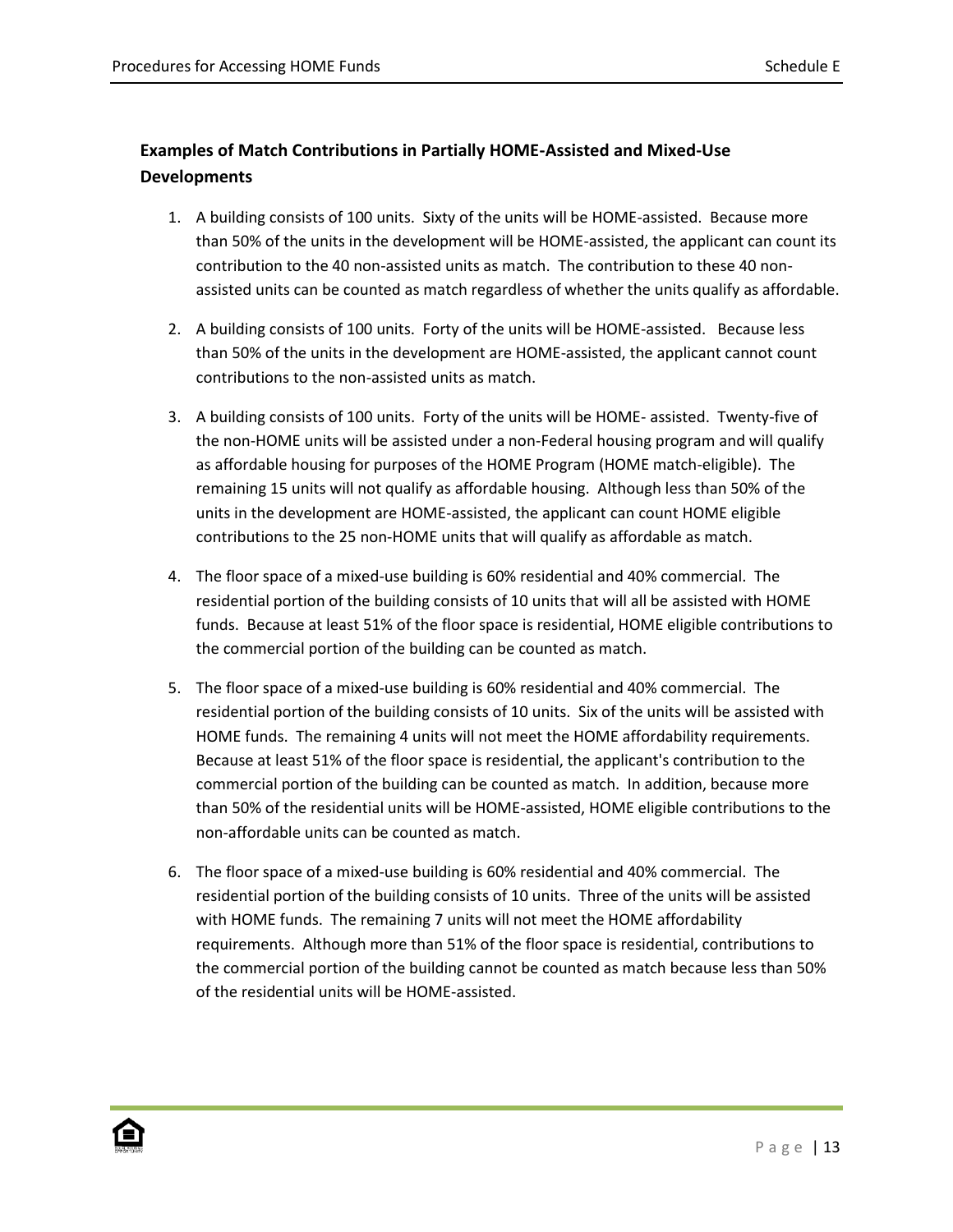#### **Banked Match**

If the applicant is proposing to utilize banked match for this activity, and it is the applicant's own banked match, the match liability on the award for which the match was generated must already be met and documented with IHCDA for the match to be eligible. Only HOME-eligible match generated on IHCDA awards made in 1999 or later is eligible to be banked.

#### **Shared Banked Match**

If match is from another recipient, the applicant must provide an executed agreement verifying that the recipient is willing to share the match. The agreement must contain specific language, which is outlined in the HOME Supplement. Only banked match from closed awards made in 1999 or later is eligible for sharing with another applicant. The award must be closed by IHCDA before the agreement to share match is executed. Match cannot be sold or purchased and is provided purely at the discretion of the recipient that generated it. Only banked match generated on a HOME award can be used on a future HOME award.

### **Underwriting Criteria**

IHCDA is required to complete a subsidy layering review any time a development receives HOME funds along with other governmental subsidies to assure that the development is not being overly subsidized. In reviewing requests for HOME funds in conjunction with RHTCs or Bonds, IHCDA will utilize the underwriting analysis completed in accordance with criteria as given in the current Rental Housing Tax Credit Qualified Allocation Plan for the State of Indiana.

## **IHCDA HOME Assurances and Certifications**

Applicants that receive HOME funding are required to submit original, fully executed HOME Assurances and Certifications form. Applicants that receive HOME funding are bound by the content of the form. Applicants should seek the guidance of their legal counsel. The Assurances and Certifications form must be signed by the applicant's chief executive officer and must be attested.

#### **Environmental Review**

A complete environmental review must be performed prior to application submission in order to meet the requirements of the National Environmental Policy Act (NEPA). This review is not the same as a Phase I Environmental Assessment Review.

The applicant is required to complete the environmental review process and submit the environmental review record to the Design and Construction Review Manager on or before the application deadline.

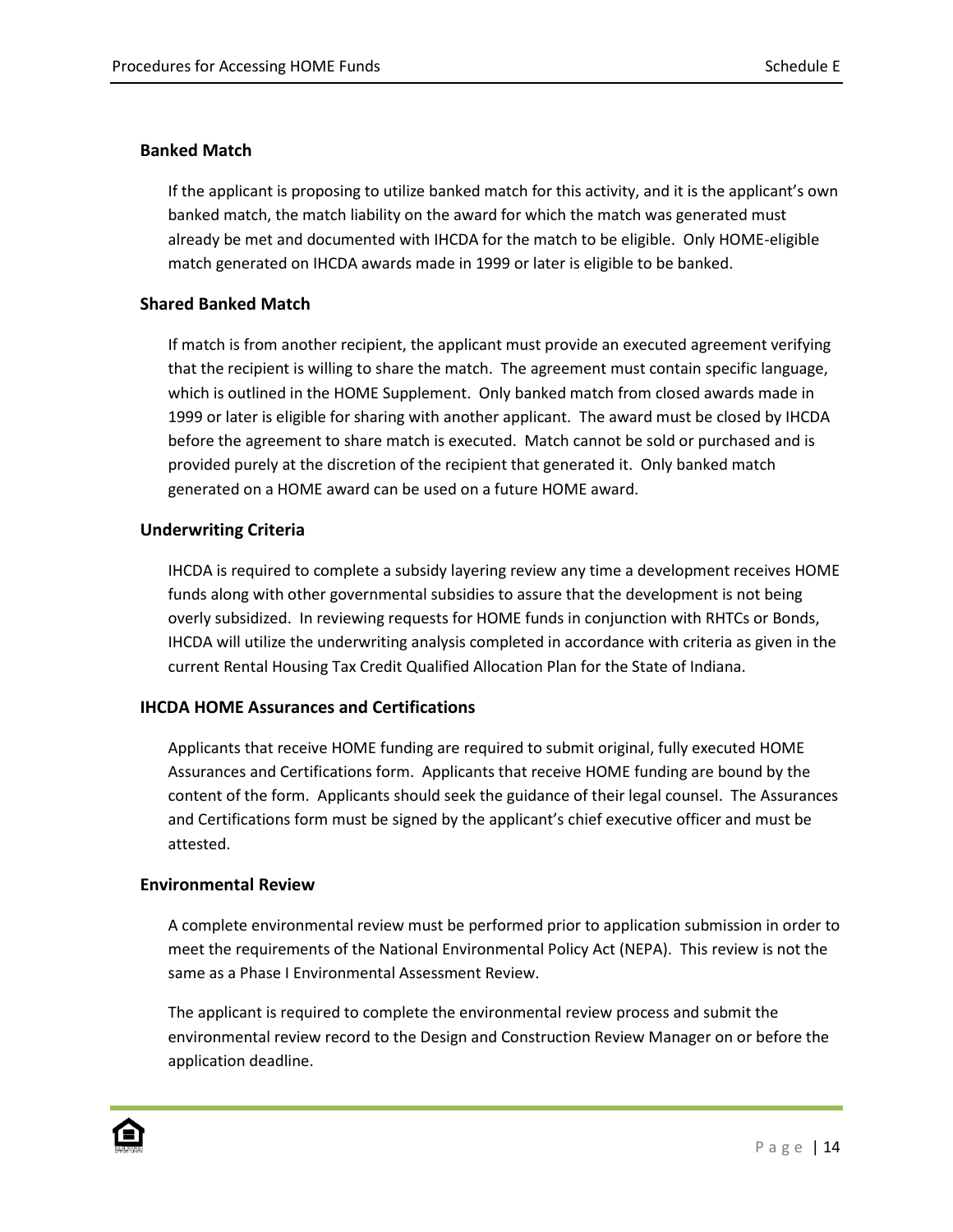### **Historic Review**

- 1. Applicants must also submit documentation to the Design and Construction Review Manager requesting that IHCDA initiate the historic review process on or before the application deadline. Required documentation includes:
	- a. A description of the undertaking.
	- b. A description of the Federal involvement use of HOME funds and any other federal funds.
	- c. Area of potential effect shown via maps on Interim reports or clear map(s).
	- d. Photographs, maps, drawings, etc. color photos, topographic maps, architectural drawings.
	- e. Description of steps to identify historic properties and information pursuant to Sec. 800.4(b)
	- f. Description of the basis for the determination of requested funding.

On average, a historic review may take up to 90 days or more to complete. If the development involves an historic structure or construction on a site of known archaeological significance, approval may take much longer or construction may be prohibited entirely.

The Environmental and Historic Review Handbook and forms may be downloaded from IHCDA's website.

## **Construction Contract Requirements**

1. To meet the requirements of OMB Circular A-110, for any construction contract exceeding \$100,000, IHCDA recipients must do one of the following:

## **a. Bonding Requirements**

- i. A bid guarantee from each bidder equivalent to five percent (5%) of the bid price. The "bid guarantee" shall consist of a firm commitment such as a bid bond, certified check, or other negotiable instrument accompanying a bid as assurance that the bidder will, upon acceptance of his bid, execute such contractual documents as may be required within the time specified.
- ii. A performance bond on the part of the contractor for 100 percent of the contract price. A "performance bond" is one executed in connection with a contract to secure fulfillment of all the contractor's obligations under such contract.

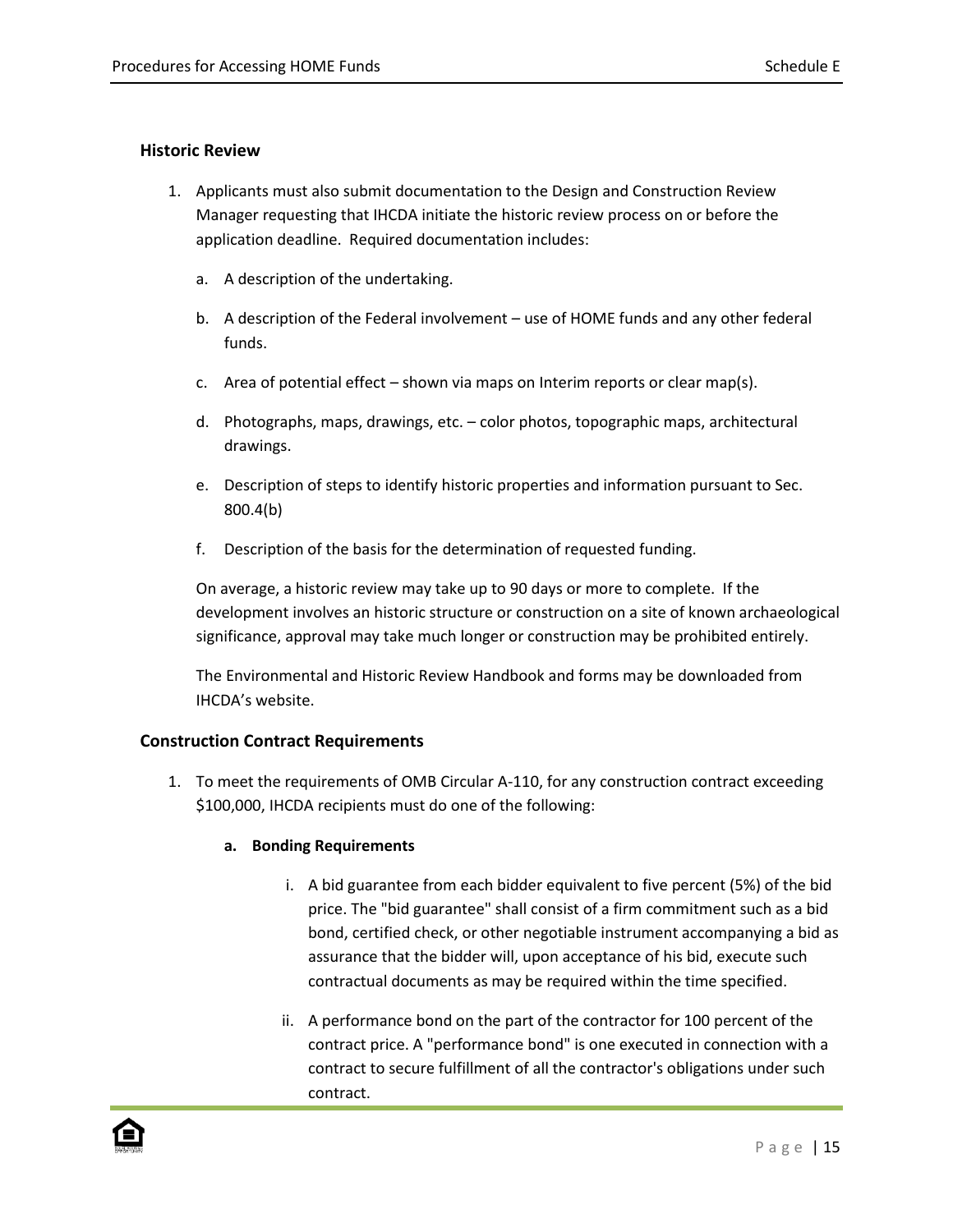iii. A payment bond on the part of the contractor for 100 percent of the contract price. A "payment bond" is one executed in connection with a contract to assure payment as required by law of all persons supplying labor and material in the execution of the work provided for in the contract. Where bonds are required, the bonds shall be obtained from companies holding certificates of authority as acceptable sureties pursuant to 31 CFR parts 223, "Surety Companies Doing Business with the United States."

#### OR

### b. **Letter of Credit**

i. In lieu of acquiring the payment and performance bonds, IHCDA will accept an irrevocable line of credit listing IHCDA as the sole beneficiary and equal to (a) the greater of the IHCDA award amount or (b) 25% of the total construction contract. The line of credit must be issued for the entire construction period plus one (1) year following construction completion.

### **Davis-Bacon Labor Standards**

Any contract for the construction or rehabilitation of affordable housing with 12 or more HOMEassisted units must contain a provision requiring that wages paid to all laborers and mechanics be not less than the prevailing wage of the locality, as predetermined by the Secretary of Labor. In addition, such contracts are subject to the overtime provisions of the Contract Work Hours and Safety Act.

Davis-Bacon developments of five or more stories are subject to commercial wage rates. Davis-Bacon developments of less than five stories that involve significant commercial development may also be subject to the commercial wages. All other Davis-Bacon developments will be subject to residential wage rates, which may be significantly lower than commercial wage rates.

Any development that is subject to Davis-Bacon wage rates is required to get an initial wage decision from IHCDA prior to application submission. For further instruction, contact your Production Analyst.

#### **Section 3 Requirements**

Any recipient receiving in excess of \$200,000 in HOME funds or any contractor with an individual contract in excess of \$100,000 in HOME funds is subject to the Section 3 provisions of the National Affordable Housing Act. These provisions require the recipient or contractor to take steps to hire low-income individuals from the development area for open positions.

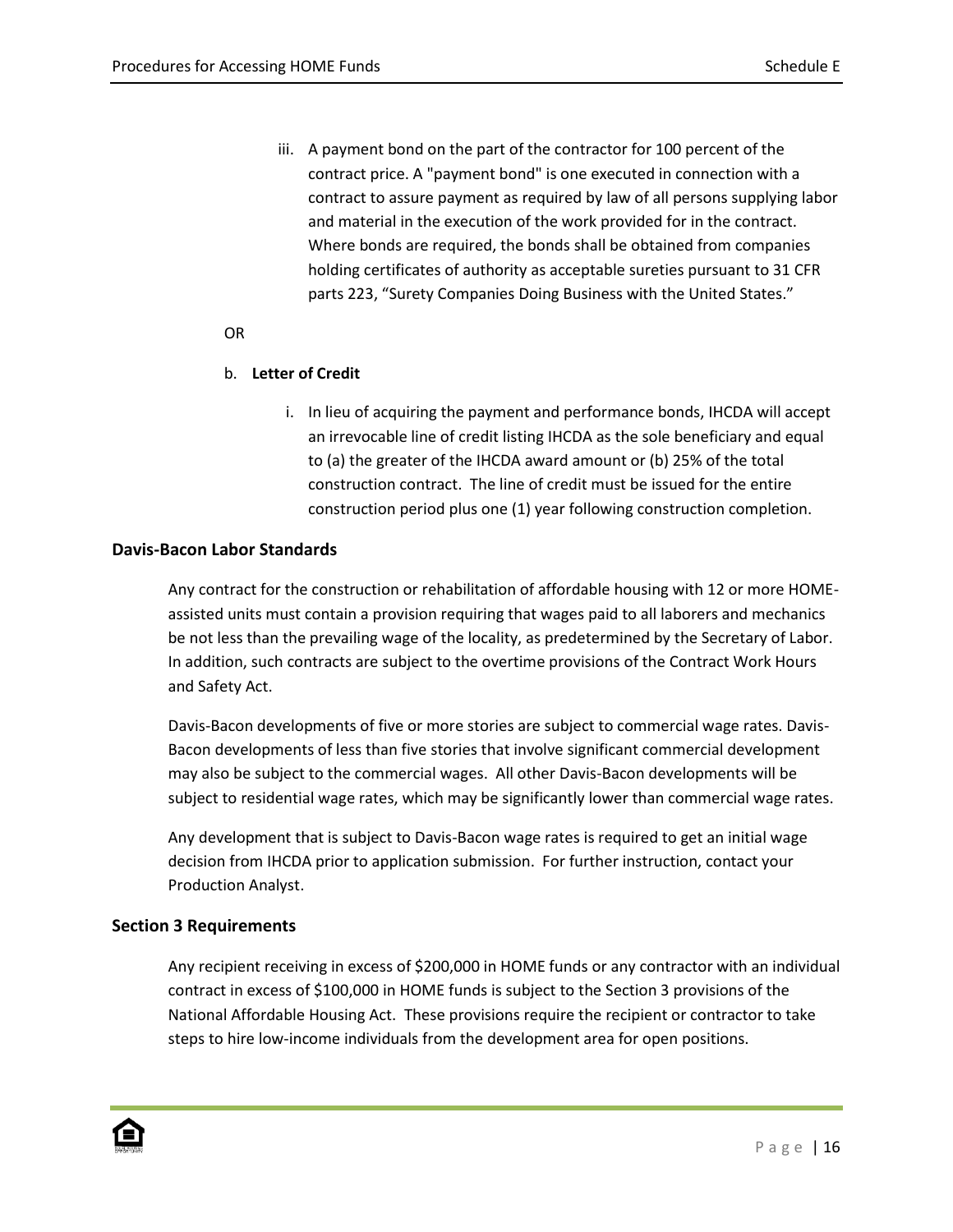#### **Equal Opportunity and Fair Housing**

Recipients of HOME funds must comply with all Federal fair housing laws and regulations, including affirmative marketing and anti-discrimination policies. In addition, recipients must make a documented effort to solicit minority contractors and subcontractors for any work that will be contracted.

#### **Affirmative Marketing**

Rental developments consisting of 5 or more HOME-assisted units under common ownership or developed by a single entity must utilize IHCDA's HOME Affirmative Marketing Procedures in soliciting renters, determining their eligibility, and concluding all transactions. IHCDA's procedures have been established to provide information and otherwise attract eligible persons in the housing market area to the available housing without regard to race, color, national origin, sex, religion, familial status, or disability.

HOME applicants must identify the market that is least likely to apply for the HOME-assisted units. Upon receipt of an award, the organization must implement marketing procedures to reach those persons least likely to apply. Additionally, HOME recipients, must annually reevaluate the market least likely to apply and target marketing efforts appropriately.

Examples of marketing outreach efforts include: advertising in local media or placing flyers in community centers, houses of worships, social service offices, etc.

Applicants that are developing 5 or more HOME-assisted units must complete the Affirmative Marketing Procedures and Certification form located in the HOME Section and include an original signature.

#### **Site and Neighborhood Standards**

IHCDA administers the HOME program in a manner that promotes housing opportunities and provides housing that is suitable from the standpoint of facilitating and furthering full compliance with the applicable provisions of Title VI of the Civil Rights Act of 1964, the Fair Housing Act, E.O. 11063, and HUD regulations issued pursuant thereto. For new construction of HOME-assisted rental units, the applicant must demonstrate that the proposed development meets the site and neighborhood standards as given at 24 CFR 983.6(b) by completing the appropriate form in the HOME Section.

#### **Additional CHDO Requirements**

Community Housing Development Organization (CHDO) applicants must certify that they continue to meet the requirements of 24 CFR 92.2.

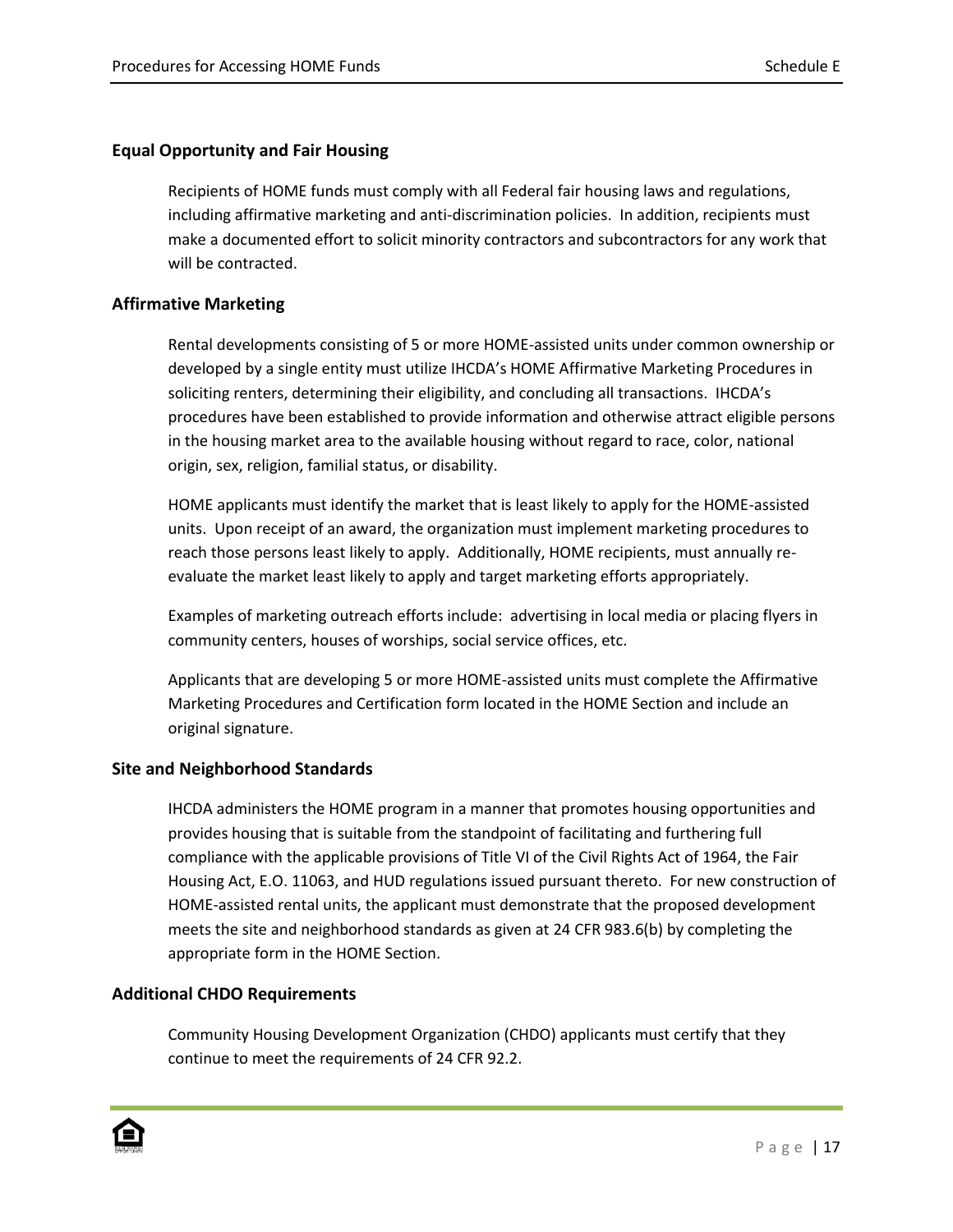Applications received from CHDOs must demonstrate that low- and moderate-income people have had the opportunity to advise the CHDO in its decisions regarding the design, siting, development, and management of the affordable housing undertaking.

Additionally, CHDOs that receive a HOME award must adhere to a fair lease and grievance procedure approved by IHCDA and provide a plan for and follow a program of tenant participation in management decisions. The applicant must complete the CHDO Status and CHDO Requirements Certification located in the HOME Section and include an original signature.

#### **Program Guideline Requirements**

The program guidelines section of the HOME Section must be completed when submitting an application for funding. Program guidelines will be used in the management and leasing of the newly constructed or rehabilitated housing. They must clearly outline the requirements for the development and will be used to ensure that all applicants are treated in a fair and consistent manner. A copy of the current program guidelines must be available at the management office of the development throughout the affordability period.

During the application review period, the applicant's Program Guidelines will be evaluated. If deficiencies are noted, the applicant must revise this document.

#### **Homeless Management Information System**

The State of Indiana's Continuum of Care is in the process of implementing a Homeless Management Information System (HMIS). It is anticipated that the new system will more accurately reflect point-in- time counts of homeless persons over a greater period of time. HMIS will provide the State with much needed data about the number of persons who are homeless, the services they seek and need, and their housing patterns and needs.

For applicants that are proposing to develop either transitional housing or permanent supportive housing, you will be required to participate in HMIS as it becomes available in the State of Indiana.

# **Uniform Relocation and Real Property Acquisition Act of 1970 (URA) and Section 104(d) Requirements**

IHCDA's goal is to minimize displacement of existing residents when federal and state funds are used for rehabilitation or acquisition. URA provisions apply to any person (including corporations, partnerships, proprietorships, and nonprofit organizations) who is involuntarily displaced because of a federally assisted development. Eligibility for URA coverage begins at the time that an offer to acquire is made for property in anticipation of a development planning to use federal funds. Tenants and owners at the time the offer to acquire is made are eligible to receive reimbursement for moving expenses as such, notices are required to be sent and

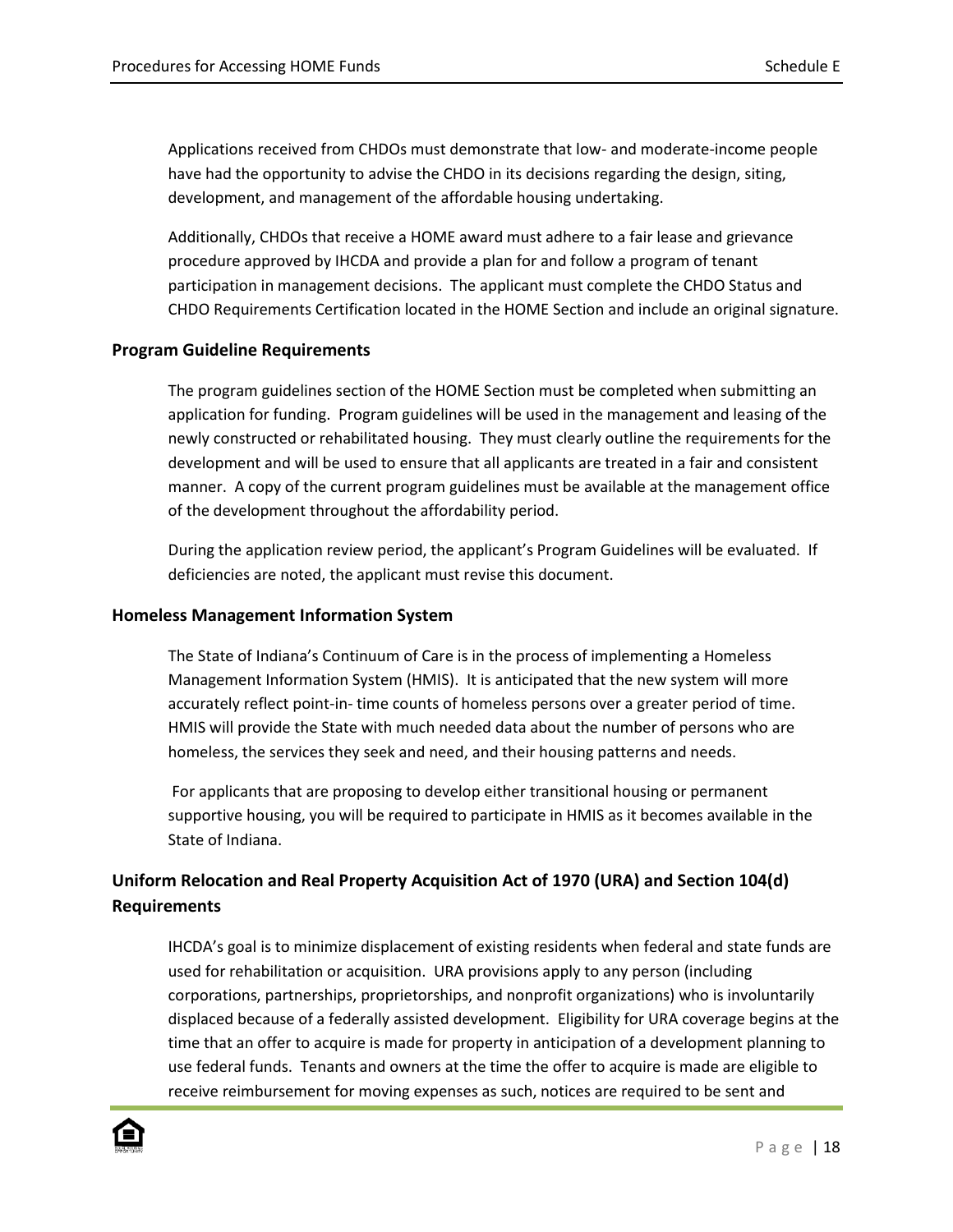verification included with the application. Residential tenants may also receive a housing cost allowance for up to 42 months.

If the development will result in a reduction of the supply of low or moderate-income units, the applicant will have to provide a plan of how the units will be replaced with the application.

For further detailed information, including sample letters, please review the URA and Section 104(d) Chapter of the HOME Award Manual at [http://www.in.gov/ihcda/3099.htm.](http://www.in.gov/ihcda/3099.htm) Additionally, applicants anticipating that URA or Section 104(d) requirements apply to their development are strongly encouraged to seek technical assistance through their Production Analyst.

## **Lead Based Paint Requirements**

Recipients of an IHCDA HOME award are subject to the HUD lead based paint requirements found in 24 CFR Part 35. The chart below summarizes the requirement based on the amount of HOME funds subsidizing each HOME-assisted unit. For additional instructions, contact your IHCDA Production Analyst.

|                                                                                           | <b>Rehabilitation</b>                                                                                           |                                                                                                 |                                                                                                                                                   | <b>Acquisition</b><br>without                                               |
|-------------------------------------------------------------------------------------------|-----------------------------------------------------------------------------------------------------------------|-------------------------------------------------------------------------------------------------|---------------------------------------------------------------------------------------------------------------------------------------------------|-----------------------------------------------------------------------------|
| <b>HOME Amount Per</b><br>Unit:                                                           | ≤\$5,000                                                                                                        | \$5,000-\$25,000                                                                                | $>$ \$25,000                                                                                                                                      | <b>Rehabilitation</b>                                                       |
| Approach # to Lead<br>Hazard Evaluation &<br>Reduction (see detail in<br>following chart) | Approach #1 Do<br>no harm                                                                                       | Approach #3<br>Identify & control<br>lead hazards                                               | Approach #4<br>Identify & abate<br>lead hazards                                                                                                   | Approach #2<br>Identify &<br>stabilize<br>deteriorated<br>paint             |
| <b>Notification of Tenants</b>                                                            | Yes                                                                                                             | Yes                                                                                             | Yes                                                                                                                                               | Yes                                                                         |
| <b>Lead Hazard Evaluation</b>                                                             | Paint Testing of<br>surface to be<br>disturbed by<br>rehabilitation                                             | Paint Testing of<br>surface to be<br>disturbed by<br>rehabilitation &<br><b>Risk Assessment</b> | Paint Testing of<br>surface to be<br>disturbed by<br>rehabilitation &<br><b>Risk Assessment</b>                                                   | Visual<br>Assessment                                                        |
| <b>Lead Hazard Reduction</b>                                                              | Repair surfaces<br>disturbed during<br>rehabilitation.<br>Safe work<br>practices &<br>clearance of work<br>site | Interim controls<br>Safe work<br>practices &<br>clearance of unit                               | Abatement<br>(Interim<br>Controls on<br>exterior surfaces<br>not disturbed by<br>rehabilitation)<br>Safe work<br>practices &<br>clearance of unit | <b>Paint Stabilization</b><br>Safe work<br>practices &<br>clearance of unit |

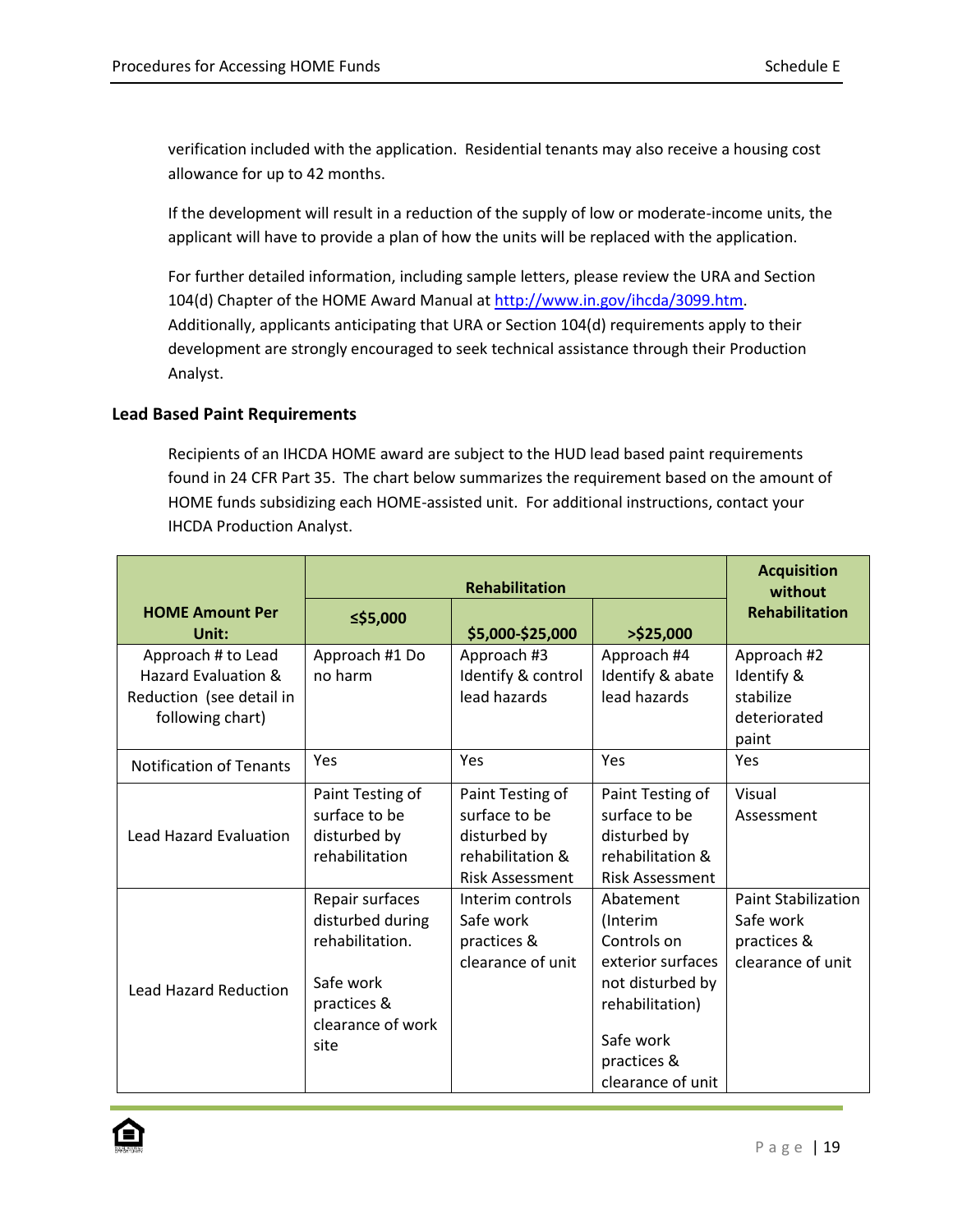| <b>Ongoing Maintenance</b> | For HOME rental<br>only                                                         | For HOME rental<br>only                                                      | For HOME<br>rental only                                                               | Yes (if ongoing<br>relationship)                                                                    |
|----------------------------|---------------------------------------------------------------------------------|------------------------------------------------------------------------------|---------------------------------------------------------------------------------------|-----------------------------------------------------------------------------------------------------|
| <b>EIBLL Requirements</b>  | N <sub>0</sub>                                                                  | No.                                                                          | No.                                                                                   | N <sub>0</sub>                                                                                      |
| <b>Options</b>             | Presume lead-<br>based paint & use<br>safe work<br>practices on all<br>surfaces | Presume lead-<br>based paint &/or<br>hazards & use<br>standard<br>treatments | Presume lead-<br>based paint<br>&/or hazards &<br>abate all<br>applicable<br>surfaces | Test deteriorated<br>paint. Use safe<br>work practices<br>only on lead-<br>based paint<br>surfaces. |

# **Four Approaches To Implementing Lead Hazard Evaluation & Reduction:**

| Approach 1. Do No Harm                                 |                                           |                                                     |  |
|--------------------------------------------------------|-------------------------------------------|-----------------------------------------------------|--|
| <b>Lead Hazard Evaluation</b>                          | <b>Lead Hazard Reduction</b>              | <b>Options</b>                                      |  |
|                                                        |                                           |                                                     |  |
| Paint testing performed on<br>surfaces to be disturbed | Repair surfaces disturbed during<br>work. | Presume lead-based paint<br>is present and use safe |  |
|                                                        | Safe work practices used when             | work practices on all                               |  |
|                                                        | working on areas identified as            | surfaces being disturbed.                           |  |
|                                                        | lead-based paint.                         |                                                     |  |
|                                                        | Clearance performed on work               |                                                     |  |
| Approach 2. Identify and Stabilize Deteriorated Paint  | site.                                     |                                                     |  |
|                                                        |                                           |                                                     |  |
| <b>Lead Hazard Evaluation</b>                          | <b>Lead Hazard Reduction</b>              | Options                                             |  |
| <b>Visual assessment</b>                               | Paint stabilization of identified         | Perform paint testing on                            |  |
| performed to identify                                  | deteriorated paint. Safe work             | deteriorated paint. Safe                            |  |
| deteriorated paint.                                    | practices used.                           | work practice requirements                          |  |
|                                                        | Clearance performed unit-wide.            | only apply to lead-based                            |  |
|                                                        |                                           | paint.                                              |  |
| <b>Approach 3. Identify and Control Lead Hazards</b>   |                                           |                                                     |  |
| <b>Lead Hazard Evaluation</b>                          | <b>Lead Hazard Reduction</b>              | <b>Options</b>                                      |  |
|                                                        |                                           |                                                     |  |
| Paint testing performed on                             | Interim controls performed on             | Presume lead based paint                            |  |
| surfaces to be disturbed.                              | identified hazards.                       | &/or lead based paint                               |  |
| Risk assessment performed                              | Safe work practices used.                 | hazards are present &                               |  |
| on entire dwelling.                                    | Clearance performed unit-wide.            | perform standard                                    |  |
|                                                        |                                           | treatments.                                         |  |
| <b>Approach 4. Identify and Abate Lead Hazards</b>     |                                           |                                                     |  |
| <b>Lead Hazard Evaluation</b>                          | <b>Lead Hazard Reduction</b>              | <b>Options</b>                                      |  |
|                                                        |                                           |                                                     |  |

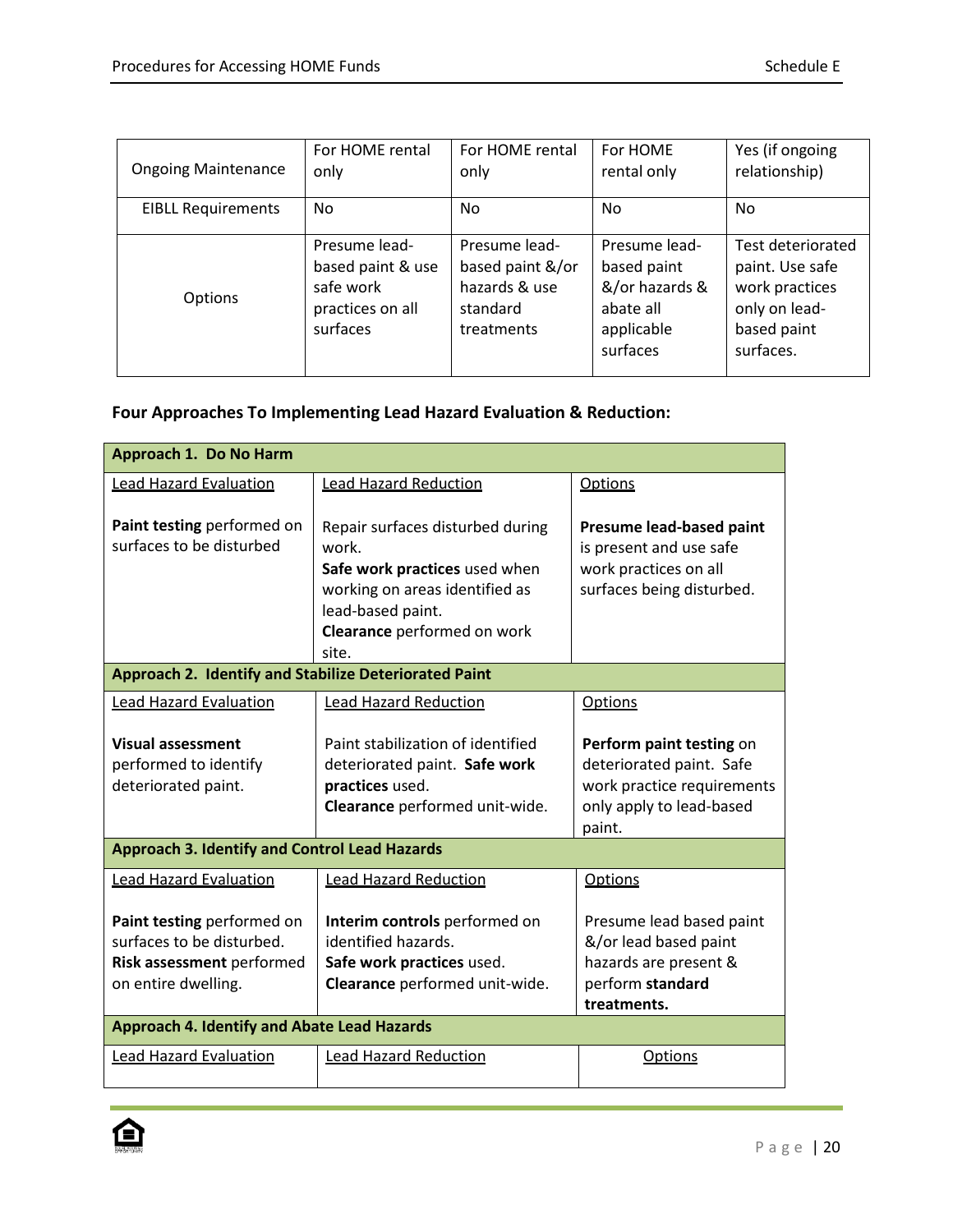| Paint testing performed on | Abatement performed on             | Presume lead-based paint  |
|----------------------------|------------------------------------|---------------------------|
| surfaces to be disturbed.  | identified hazards.                | &/or lead-based paint     |
| Risk assessment performed  | Interim controls performed on      | hazards are present &     |
| on entire dwelling.        | identified hazards on the exterior | perform abatement on all  |
|                            | that are not disturbed by          | applicable surfaces-      |
|                            | rehabilitation.                    | deteriorated, impact,     |
|                            | Safe work practices used.          | friction, chewable        |
|                            | Clearance performed unit wide.     | surfaces, and surfaces to |
|                            |                                    | be disturbed.             |

### **Accessibility**

- 1. The Federal Fair Housing Act Amendments of 1988 establishes the following seven design standards for all newly constructed multi-family housing of four or more units ready for first occupancy on or after March 13, 1991 (See 24 CFR 100.205). The housing is not covered if the last building permit was issued prior to June 15, 1990, or if the site is determined to be impractical.
	- a. At least one building entrance must be on an accessible route.
	- b. All public and common areas must be readily accessible to and usable by people with disabilities.
	- c. All doors providing passage into and within all premises must be sufficiently wide for use by persons in wheelchairs.
- 2. Additionally, all ground floor units and all units on floors served by elevators must have:
	- a. An accessible route into and through the dwelling.
	- b. Accessible light switches, electrical outlets, thermostats, and other environmental controls.
	- c. Reinforcements in bathroom walls to allow later installation of grab bars around the toilet, tub, and shower, when needed.
	- d. Kitchens and bathrooms configured so that a person using a wheelchair can maneuver about the space.

Section 504 of the Rehabilitation Act of 1973 prohibits discrimination against persons with disabilities in the operation of programs receiving Federal financial assistance. HUD regulations implementing Section 504 contain accessibility requirements for new construction and rehabilitation of housing as well as requirements for ensuring that the programs themselves are operated in a manner that is accessible to and usable by persons with disabilities. (See 24 CFR

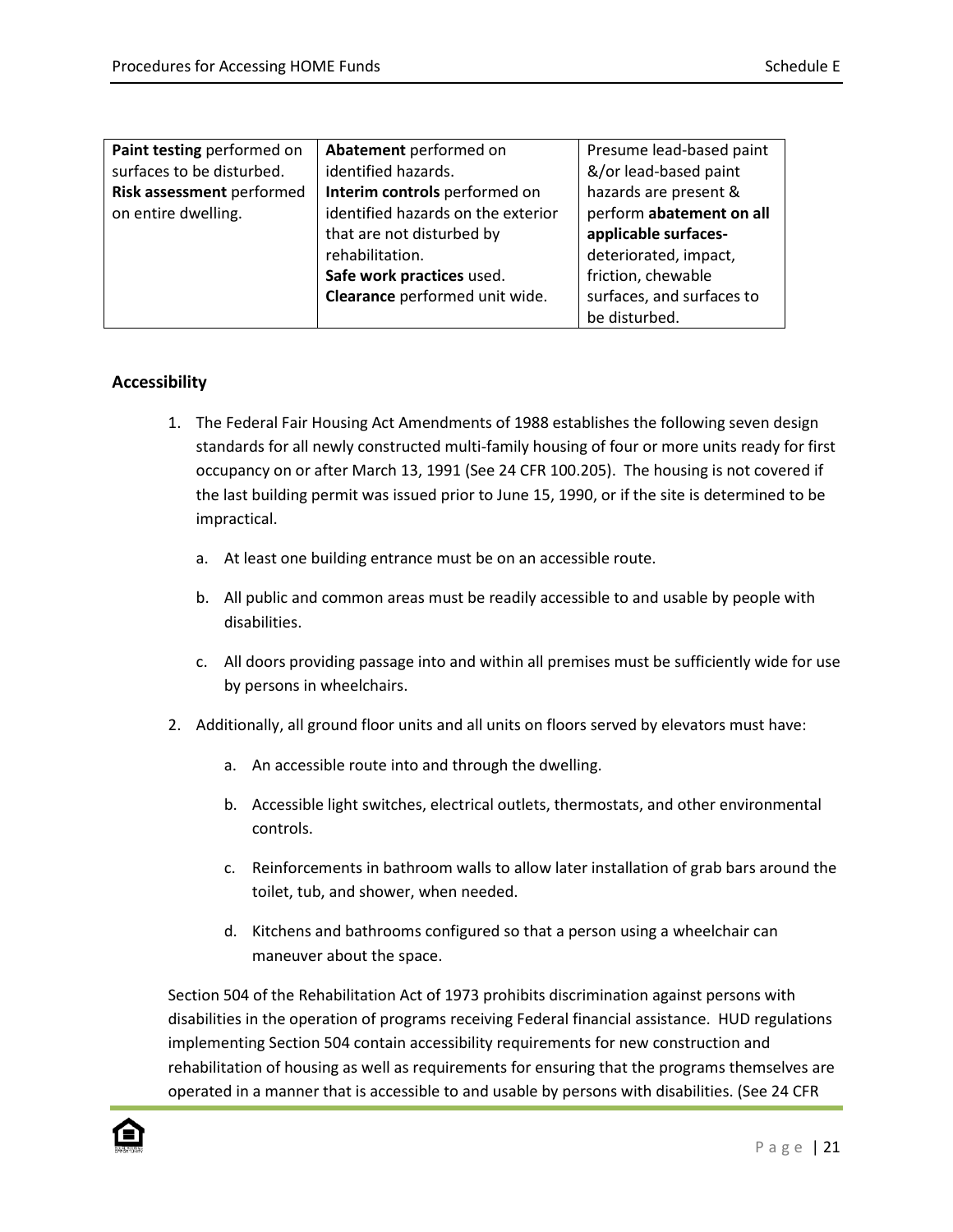Part 8). Multifamily housing developments are defined at 24 CFR 8.3 as developments "containing five or more dwelling units."

**New Construction** - HUD regulations implementing Section 504 at 24 CFR 8.22(a) require that new construction of multifamily developments be designed and constructed to be readily accessible to and usable by persons with disabilities. Both the individual units and the common areas in the building must be accessible. For new construction of multifamily rental developments, a minimum of five percent (5%) of the dwelling units in the development (but not less than one unit) must be accessible to individuals with mobility impairments. An additional two percent (2%) of the dwelling units (but at a minimum, not less than one unit) must be accessible to individuals with sensory impairments (i.e. hearing or vision impairments), unless HUD prescribes a higher number pursuant to 24 CFR 8.22(c).

**Rehabilitation -** Substantial Alterations - Section 504 requires that if alterations are undertaken to a housing development that has 15 or more units, and the rehabilitation costs will be 75 percent or more of the replacement cost of the completed facility, then such developments are considered to have undergone "substantial alterations" (24 CFR 8.23 (a)). For substantial alterations of multifamily rental housing, the accessibility requirements contained in 24 CFR 8.22 must be followed -- a minimum of five percent (5%) of the dwelling units in the development (but not less than one unit) must be accessible to individuals with mobility impairments, and an additional two percent (2%), at a minimum (but not less than one unit), must be accessible to individuals with sensory impairments.

**Rehabilitation - Other Alterations** - When other alterations that do not meet the regulatory definition of substantial alterations are undertaken in multifamily rental housing developments of any size, these alterations must, to the maximum extent feasible, make the dwelling units accessible to and usable by individuals with disabilities, until a minimum of five percent (5%) of the dwelling units (but not less than one unit) are accessible to people with mobility impairments, unless HUD prescribes a higher number pursuant to 24 CFR 8.23(b)(2). If alterations of single elements or spaces of a dwelling unit, when considered together, amount to an alteration of a dwelling unit, then the entire dwelling unit shall be made accessible. For this category of rehabilitation the additional two percent (2%) of the dwelling units requirement for individuals with sensory impairments does not apply. Alterations to common spaces must, to the maximum extent feasible, make those areas accessible. A recipient is not required to make a dwelling unit, common area, facility or element accessible, if doing so would impose undue financial and administrative burdens on the operation of the multifamily housing development. (24 CFR 8.23(b)) Therefore, recipients are required to provide access in covered alterations up to the point of being infeasible or an undue financial and administrative burden.

**Accessibility Standards** - Dwelling units designed and constructed in accordance with the Uniform Federal Accessibility Standards (UFAS) will be deemed to comply with the Section 504